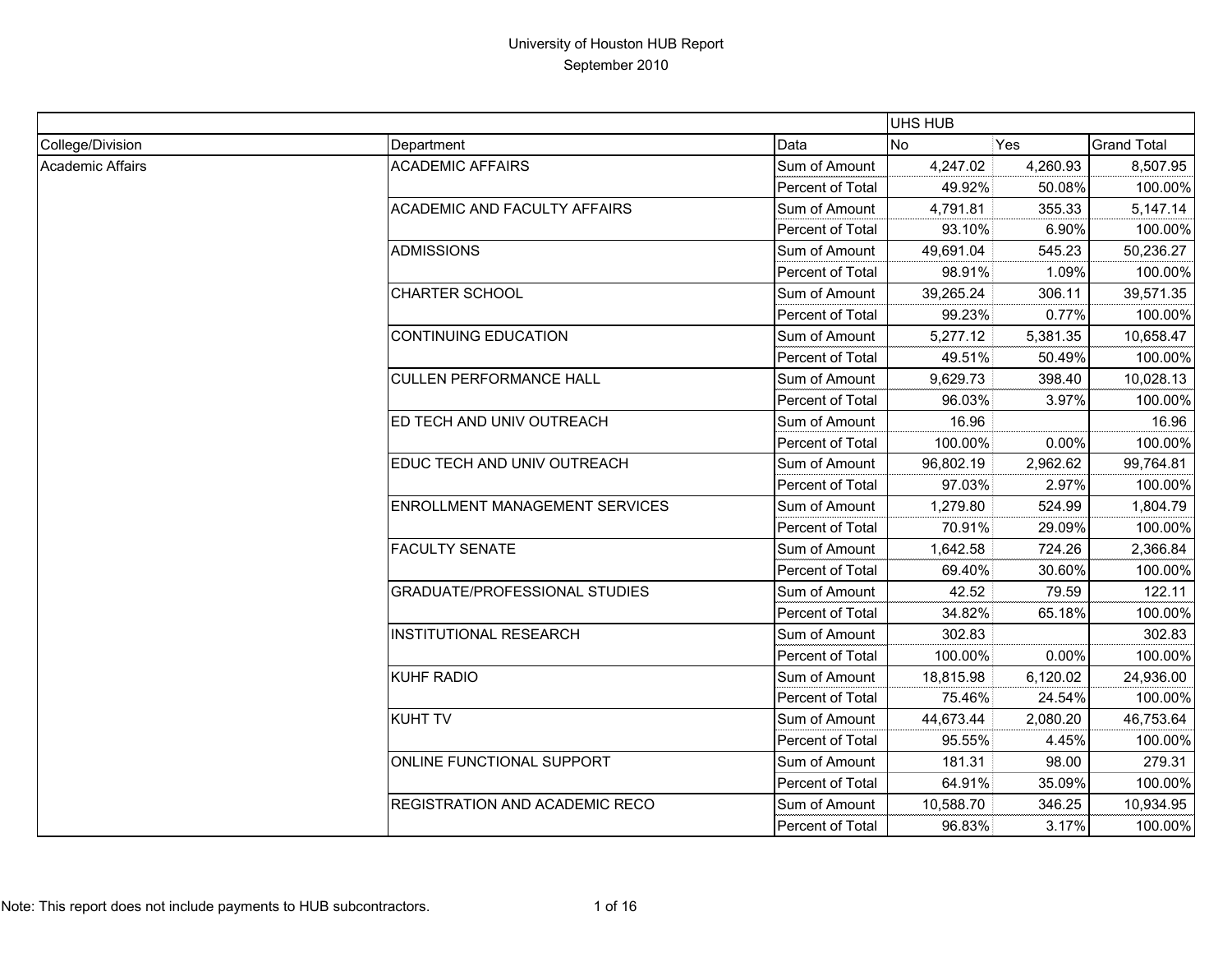|                                   |                                       |                  | UHS HUB      |            |                    |
|-----------------------------------|---------------------------------------|------------------|--------------|------------|--------------------|
| College/Division                  | Department                            | Data             | <b>No</b>    | Yes        | <b>Grand Total</b> |
| <b>Academic Affairs</b>           | SCHOLARSHIPS AND FINANCIAL AID        | Sum of Amount    | 35,974.07    | 6,978.28   | 42,952.35          |
|                                   |                                       | Percent of Total | 83.75%       | 16.25%     | 100.00%            |
|                                   | UH OFF-CAMPUS SUPPORT                 | Sum of Amount    | 10,958.71    | 3,265.31   | 14,224.02          |
|                                   |                                       | Percent of Total | 77.04%       | 22.96%     | 100.00%            |
|                                   | UH WELCOME CENTER                     | Sum of Amount    | 22,079.28    |            | 22,079.28          |
|                                   |                                       | Percent of Total | 100.00%      | 0.00%      | 100.00%            |
|                                   | UNDERGRADUATE SCHOLARS                | Sum of Amount    | 14,822.04    | 6,039.75   | 20,861.79          |
|                                   |                                       | Percent of Total | 71.05%       | 28.95%     | 100.00%            |
|                                   | UNDERGRADUATE STUDIES                 | Sum of Amount    | 190.00       |            | 190.00             |
|                                   |                                       | Percent of Total | 100.00%      | 0.00%      | 100.00%            |
| Academic Affairs Sum of Amount    |                                       |                  | 371,272.37   | 40,466.62  | 411,738.99         |
| Academic Affairs Percent of Total |                                       |                  | 90.17%       | 9.83%      | 100.00%            |
| Administration and Finance        | <b>ADMINISTRATION &amp; FINANCE</b>   | Sum of Amount    | 1,220.42     | 2,227.18   | 3,447.60           |
|                                   |                                       | Percent of Total | 35.40%       | 64.60%     | 100.00%            |
|                                   | <b>AUXILIARY SERVICES OPERATIONS</b>  | Sum of Amount    | 184,932.00   | 305.05     | 185,237.05         |
|                                   |                                       | Percent of Total | 99.84%       | 0.16%      | 100.00%            |
|                                   | <b>BUDGET</b>                         | Sum of Amount    | 2,040.80     |            | 2,040.80           |
|                                   |                                       | Percent of Total | 100.00%      | 0.00%      | 100.00%            |
|                                   | <b>BUSINESS SERVICES OPERATIONS</b>   | Sum of Amount    | 2,734.50     | 818.37     | 3,552.87           |
|                                   |                                       | Percent of Total | 76.97%       | 23.03%     | 100.00%            |
|                                   | <b>ENTERPRISE SYSTEMS</b>             | Sum of Amount    | 588,123.57   | 394,424.74 | 982,548.31         |
|                                   |                                       | Percent of Total | 59.86%       | 40.14%     | 100.00%            |
|                                   | <b>ENVIRONMENTAL HEALTH RISK MGMT</b> | Sum of Amount    | 30,095.67    | 1,243.11   | 31,338.78          |
|                                   |                                       | Percent of Total | 96.03%       | 3.97%      | 100.00%            |
|                                   | <b>FACILITIES &amp; PLANNING</b>      | Sum of Amount    | 3,558,224.91 | 495,303.88 | 4,053,528.79       |
|                                   |                                       | Percent of Total | 87.78%       | 12.22%     | 100.00%            |
|                                   | <b>FACILITIES MAINTENANCE ADMIN</b>   | Sum of Amount    | 9,748.50     |            | 9,748.50           |
|                                   |                                       | Percent of Total | 100.00%      | 0.00%      | 100.00%            |
|                                   | <b>FINANCE</b>                        | Sum of Amount    | 3,108.81     | 2,129.68   | 5,238.49           |
|                                   |                                       | Percent of Total | 59.35%       | 40.65%     | 100.00%            |
|                                   | HIGH PERFORMANCE COMPUTING & NETWORKS | Sum of Amount    | 4,918.72     |            | 4,918.72           |
|                                   |                                       | Percent of Total | 100.00%      | 0.00%      | 100.00%            |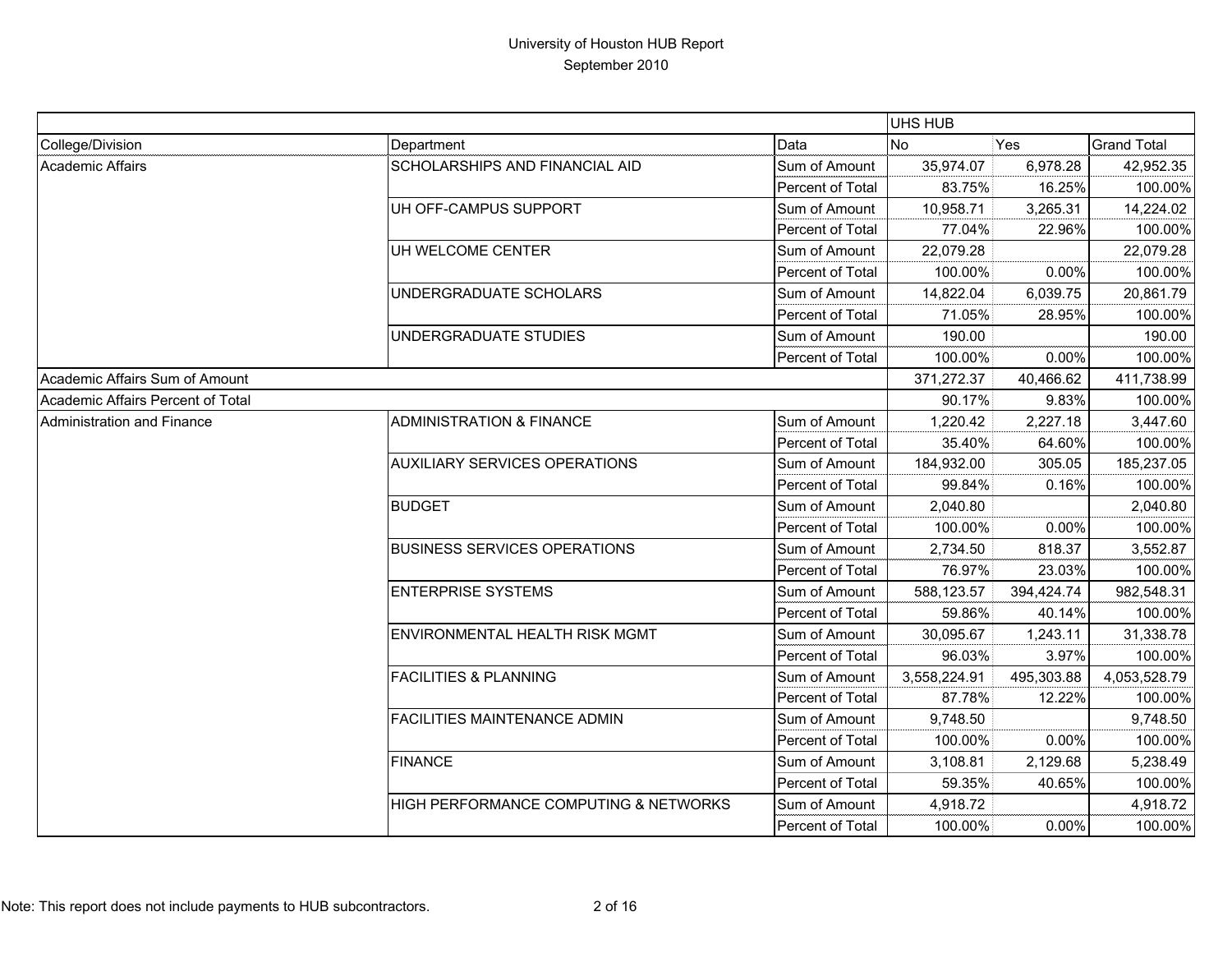|                            |                                        |                  | UHS HUB    |           |                    |
|----------------------------|----------------------------------------|------------------|------------|-----------|--------------------|
| College/Division           | Department                             | Data             | <b>No</b>  | Yes       | <b>Grand Total</b> |
| Administration and Finance | <b>HUMAN RESOURCES</b>                 | Sum of Amount    | 177.00     | 467.05    | 644.05             |
|                            |                                        | Percent of Total | 27.48%     | 72.52%    | 100.00%            |
|                            | <b>INST - BUSINESS SERVICES</b>        | Sum of Amount    | 270,244.00 | 2,542.00  | 272,786.00         |
|                            |                                        | Percent of Total | 99.07%     | 0.93%     | 100.00%            |
|                            | ONE CARD PROGRAM                       | Sum of Amount    | 21,519.30  | 2,305.52  | 23,824.82          |
|                            |                                        | Percent of Total | 90.32%     | 9.68%     | 100.00%            |
|                            | PARKING & TRANSPORTATION OPERATIONS    | Sum of Amount    | 141,596.23 | 5,970.16  | 147,566.39         |
|                            |                                        | Percent of Total | 95.95%     | 4.05%     | 100.00%            |
|                            | PHY PLANT-AUTOMOTIVE                   | Sum of Amount    | 11,157.50  | 1,023.04  | 12,180.54          |
|                            |                                        | Percent of Total | 91.60%     | 8.40%     | 100.00%            |
|                            | PHY PLANT-CENTRAL FACILITY SERVICES    | Sum of Amount    | 28,543.69  | (398.78)  | 28,144.91          |
|                            |                                        | Percent of Total | 101.42%    | $-1.42%$  | 100.00%            |
|                            | PHY PLANT-CUSTODIAL SVCS               | Sum of Amount    | 9,849.53   | 1,036.75  | 10,886.28          |
|                            |                                        | Percent of Total | 90.48%     | 9.52%     | 100.00%            |
|                            | PHY PLANT-GROUNDS MAINT                | Sum of Amount    | 10,755.91  |           | 10,755.91          |
|                            |                                        | Percent of Total | 100.00%    | 0.00%     | 100.00%            |
|                            | PHY PLANT-SKILLED TRADES               | Sum of Amount    | 13,708.42  | 115.13    | 13,823.55          |
|                            |                                        | Percent of Total | 99.17%     | 0.83%     | 100.00%            |
|                            | PHY PLANT-SOLID WASTE                  | Sum of Amount    | 14,302.61  |           | 14,302.61          |
|                            |                                        | Percent of Total | 100.00%    | 0.00%     | 100.00%            |
|                            | PHY PLANT-UTILITY & TECHNICAL SERVICES | Sum of Amount    | 67,922.35  | 16,495.12 | 84,417.47          |
|                            |                                        | Percent of Total | 80.46%     | 19.54%    | 100.00%            |
|                            | PHYSICAL PLANT                         | Sum of Amount    | 121,968.43 | 94,581.58 | 216,550.01         |
|                            |                                        | Percent of Total | 56.32%     | 43.68%    | 100.00%            |
|                            | POLICE                                 | Sum of Amount    | 77,000.44  | 14,648.25 | 91,648.69          |
|                            |                                        | Percent of Total | 84.02%     | 15.98%    | 100.00%            |
|                            | POSTAL SERVICES OPERATIONS             | Sum of Amount    | 15,179.01  | 779.50    | 15,958.51          |
|                            |                                        | Percent of Total | 95.12%     | 4.88%     | 100.00%            |
|                            | PRINTING OPERATIONS                    | Sum of Amount    | 5,647.39   | 195.20    | 5,842.59           |
|                            |                                        | Percent of Total | 96.66%     | 3.34%     | 100.00%            |
|                            | PURCHASED UTILITIES                    | Sum of Amount    | 3,507.00   |           | 3,507.00           |
|                            |                                        | Percent of Total | 100.00%    | 0.00%     | 100.00%            |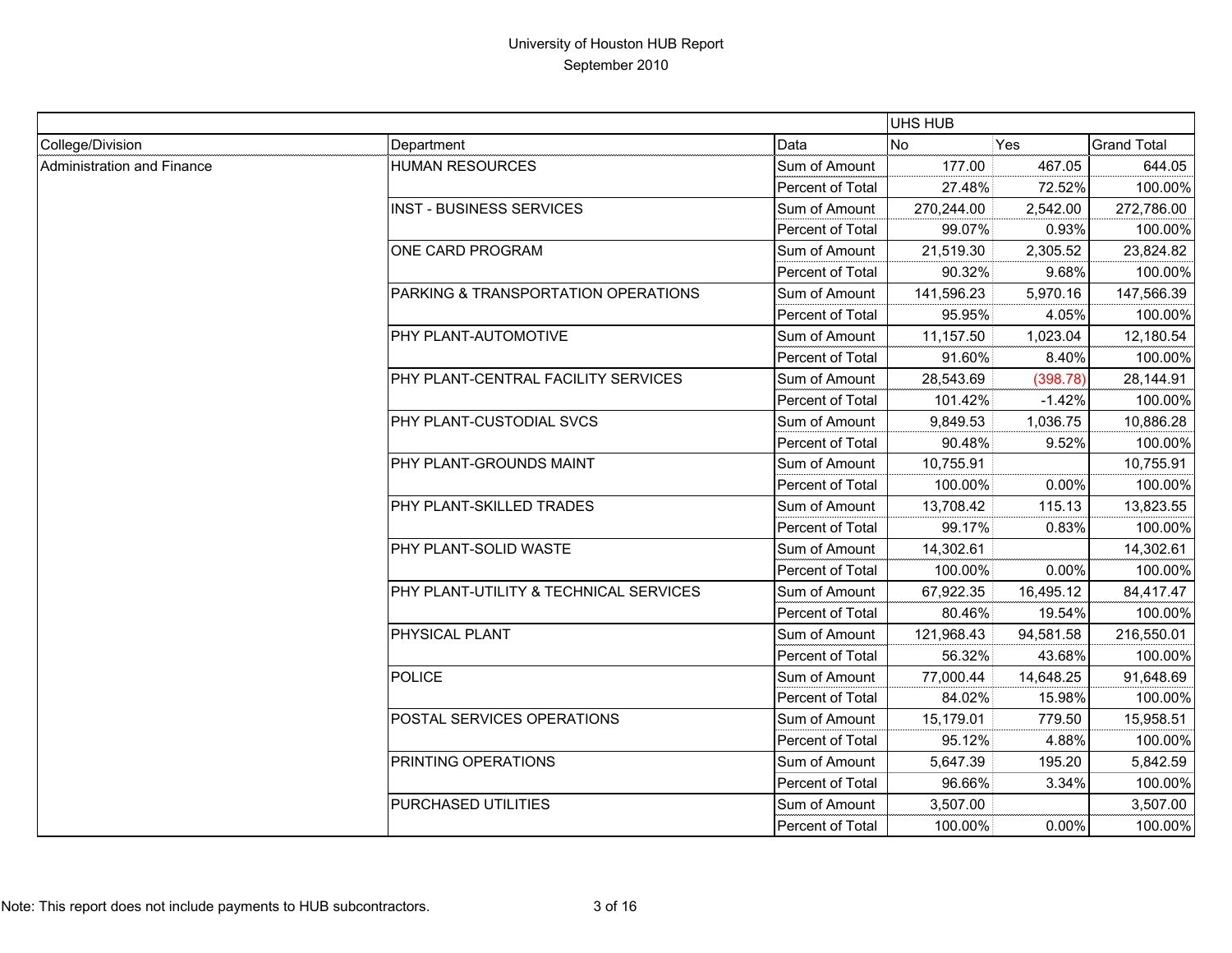|                                             |                                          |                  | UHS HUB      |              |                    |
|---------------------------------------------|------------------------------------------|------------------|--------------|--------------|--------------------|
| College/Division                            | Department                               | Data             | <b>No</b>    | Yes          | <b>Grand Total</b> |
| Administration and Finance                  | STUDENT FINANCIAL SERVICES               | Sum of Amount    | 34,707.63    | 8,931.27     | 43,638.90          |
|                                             |                                          | Percent of Total | 79.53%       | 20.47%       | 100.00%            |
|                                             | <b>TECHNOLOGY SERVICES &amp; SUPPORT</b> | Sum of Amount    | 88,840.98    | 95,386.06    | 184,227.04         |
|                                             |                                          | Percent of Total | 48.22%       | 51.78%       | 100.00%            |
|                                             | <b>UIT SECURITY</b>                      | Sum of Amount    | 24,989.00    | 24,985.31    | 49,974.31          |
|                                             |                                          | Percent of Total | 50.00%       | 50.00%       | 100.00%            |
|                                             | UNIV PROPERTY SERVICES OPERATIONS        | Sum of Amount    | 388,465.00   |              | 388,465.00         |
|                                             |                                          | Percent of Total | 100.00%      | 0.00%        | 100.00%            |
|                                             | UNIVERSITY INFORMATION TECHNOLOGY        | Sum of Amount    | 8,242.48     | 10,168.70    | 18,411.18          |
|                                             |                                          | Percent of Total | 44.77%       | 55.23%       | 100.00%            |
| Administration and Finance Sum of Amount    |                                          |                  | 5,743,471.80 | 1,175,683.87 | 6,919,155.67       |
| Administration and Finance Percent of Total |                                          |                  | 83.01%       | 16.99%       | 100.00%            |
| Architecture                                | <b>DEAN, ARCHITECTURE</b>                | Sum of Amount    | 37,875.40    | 6,714.80     | 44,590.20          |
|                                             |                                          | Percent of Total | 84.94%       | 15.06%       | 100.00%            |
| Architecture Sum of Amount                  |                                          |                  | 37,875.40    | 6,714.80     | 44,590.20          |
| Architecture Percent of Total               |                                          |                  | 84.94%       | 15.06%       | 100.00%            |
| Athletics                                   | <b>INTERCOLLEGIATE ATHLETICS</b>         | Sum of Amount    | 903,492.38   | 105,639.82   | 1,009,132.20       |
|                                             |                                          | Percent of Total | 89.53%       | 10.47%       | 100.00%            |
| Athletics Sum of Amount                     |                                          |                  | 903,492.38   | 105,639.82   | 1,009,132.20       |
| <b>Athletics Percent of Total</b>           |                                          |                  | 89.53%       | 10.47%       | 100.00%            |
| <b>Business Administration</b>              | ACCOUNTANCY AND TAXATION                 | Sum of Amount    | 522.67       | 1,247.42     | 1,770.09           |
|                                             |                                          | Percent of Total | 29.53%       | 70.47%       | 100.00%            |
|                                             | <b>ACCOUNTING CERTIFICATE PROGRAM</b>    | Sum of Amount    | 7,319.32     | 388.19       | 7,707.51           |
|                                             |                                          | Percent of Total | 94.96%       | 5.04%        | 100.00%            |
|                                             | <b>BAUER CAREER SERVICES CTR</b>         | Sum of Amount    | 20,886.48    | 3,615.22     | 24,501.70          |
|                                             |                                          | Percent of Total | 85.25%       | 14.75%       | 100.00%            |
|                                             | <b>BAUER COMMUNICATIONS</b>              | Sum of Amount    | 10,172.74    |              | 10,172.74          |
|                                             |                                          | Percent of Total | 100.00%      | 0.00%        | 100.00%            |
|                                             | <b>BAUER DIVISION OF TECHNOLOGY</b>      | Sum of Amount    | 5,628.15     | 2,482.46     | 8,110.61           |
|                                             |                                          | Percent of Total | 69.39%       | 30.61%       | 100.00%            |
|                                             | DEAN'S OFFICE, BAUER COLLEGE             | Sum of Amount    | 46,427.17    | 4,792.54     | 51,219.71          |
|                                             |                                          | Percent of Total | 90.64%       | 9.36%        | 100.00%            |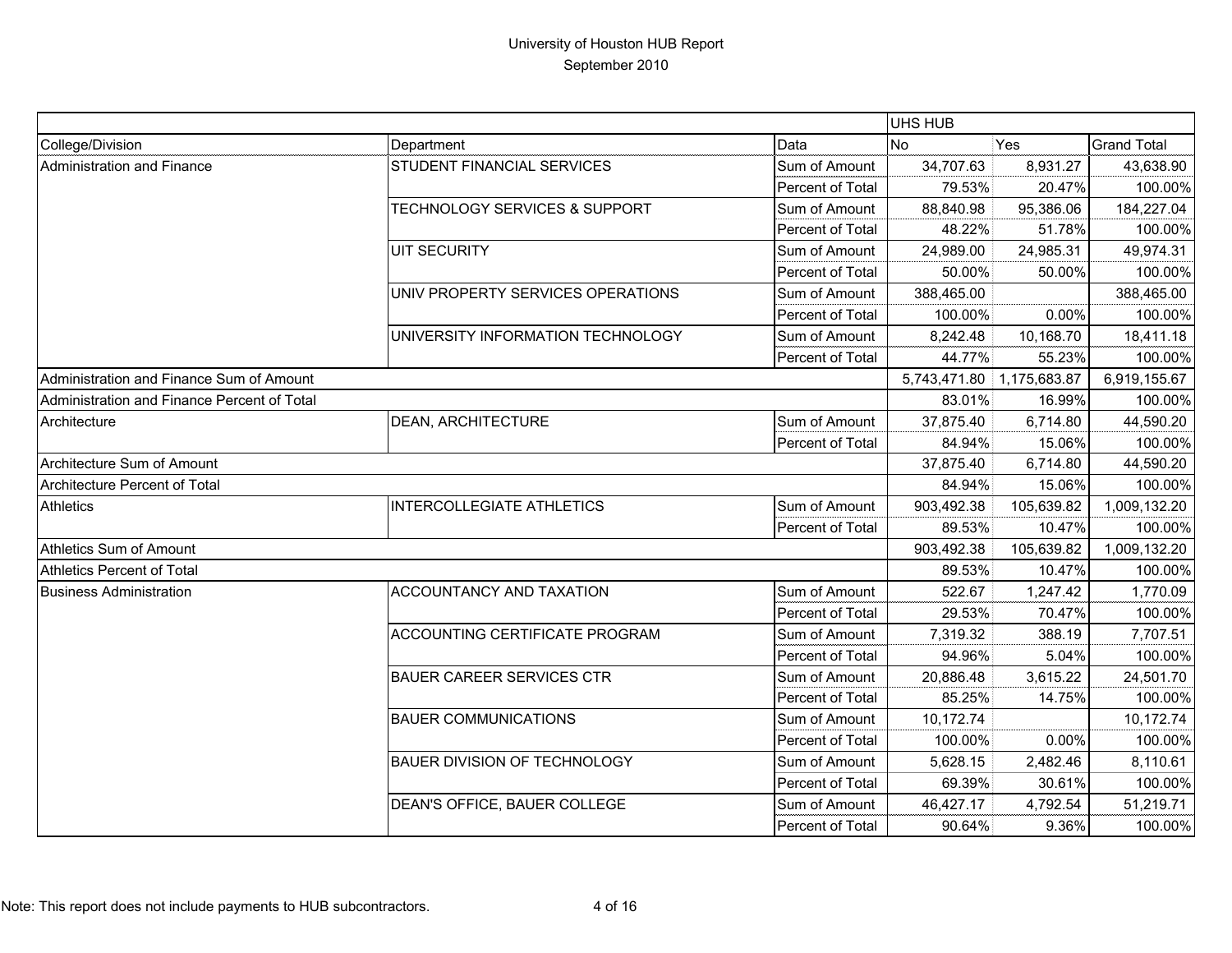|                                              |                                       |                  | UHS HUB    |            |                    |
|----------------------------------------------|---------------------------------------|------------------|------------|------------|--------------------|
| College/Division                             | Department                            | Data             | <b>No</b>  | <b>Yes</b> | <b>Grand Total</b> |
| <b>Business Administration</b>               | <b>DECISION AND INFORMATION SCIEN</b> | Sum of Amount    | 3,651.04   | 1,222.03   | 4,873.07           |
|                                              |                                       | Percent of Total | 74.92%     | 25.08%     | 100.00%            |
|                                              | <b>EXECUTIVE DEGREE PROGRAMS</b>      | Sum of Amount    | 16,621.11  | 8,933.50   | 25,554.61          |
|                                              |                                       | Percent of Total | 65.04%     | 34.96%     | 100.00%            |
|                                              | FINANCE-BAUER COLLEGE                 | Sum of Amount    | 1,523.40   | 1,217.88   | 2,741.28           |
|                                              |                                       | Percent of Total | 55.57%     | 44.43%     | 100.00%            |
|                                              | <b>GLOBAL ENERGY MGMT INST</b>        | Sum of Amount    | 109.90     |            | 109.90             |
|                                              |                                       | Percent of Total | 100.00%    | 0.00%      | 100.00%            |
|                                              | MANAGEMENT-BAUER COLLEGE              | Sum of Amount    | 6,991.98   | 2,628.02   | 9,620.00           |
|                                              |                                       | Percent of Total | 72.68%     | 27.32%     | 100.00%            |
|                                              | <b>MARKETING-BAUER COLLEGE</b>        | Sum of Amount    | 4,148.85   | 1,827.82   | 5,976.67           |
|                                              |                                       | Percent of Total | 69.42%     | 30.58%     | 100.00%            |
|                                              | <b>MBA STUDENT SERVICES CENTER</b>    | Sum of Amount    | 5,335.07   | 18,426.18  | 23,761.25          |
|                                              |                                       | Percent of Total | 22.45%     | 77.55%     | 100.00%            |
|                                              | <b>SALES EXCELLENCE INSTITUTE</b>     | Sum of Amount    | 8,245.14   | 665.40     | 8,910.54           |
|                                              |                                       | Percent of Total | 92.53%     | 7.47%      | 100.00%            |
|                                              | SMALL BUSINESS DEV CENTER             | Sum of Amount    | 54,258.94  | 9,603.29   | 63,862.23          |
|                                              |                                       | Percent of Total | 84.96%     | 15.04%     | 100.00%            |
|                                              | UNDERGRAD BUSINESS PROG               | Sum of Amount    | 7,277.72   | 649.62     | 7,927.34           |
|                                              |                                       | Percent of Total | 91.81%     | 8.19%      | 100.00%            |
|                                              | <b>WOLFF CTR FOR ENTREPRENEURSHIP</b> | Sum of Amount    | (2,502.98) | 39.61      | (2,463.37)         |
|                                              |                                       | Percent of Total | 101.61%    | $-1.61%$   | 100.00%            |
| <b>Business Administration Sum of Amount</b> |                                       |                  | 196,616.70 | 57,739.18  | 254,355.88         |
| Business Administration Percent of Total     |                                       |                  | 77.30%     | 22.70%     | 100.00%            |
| <b>Chancellor/President</b>                  | <b>PRESIDENT</b>                      | Sum of Amount    | 2,367.39   | 290.70     | 2,658.09           |
|                                              |                                       | Percent of Total | 89.06%     | 10.94%     | 100.00%            |
|                                              | <b>STAFF COUNCIL</b>                  | Sum of Amount    | 6,550.91   | 463.94     | 7,014.85           |
|                                              |                                       | Percent of Total | 93.39%     | 6.61%      | 100.00%            |
| Chancellor/President Sum of Amount           |                                       |                  | 8,918.30   | 754.64     | 9,672.94           |
| Chancellor/President Percent of Total        |                                       |                  | 92.20%     | 7.80%      | 100.00%            |
| Education                                    | <b>ASIAN AMERICAN STUDIES</b>         | Sum of Amount    | 14,785.89  | 1,116.14   | 15,902.03          |
|                                              |                                       | Percent of Total | 92.98%     | 7.02%      | 100.00%            |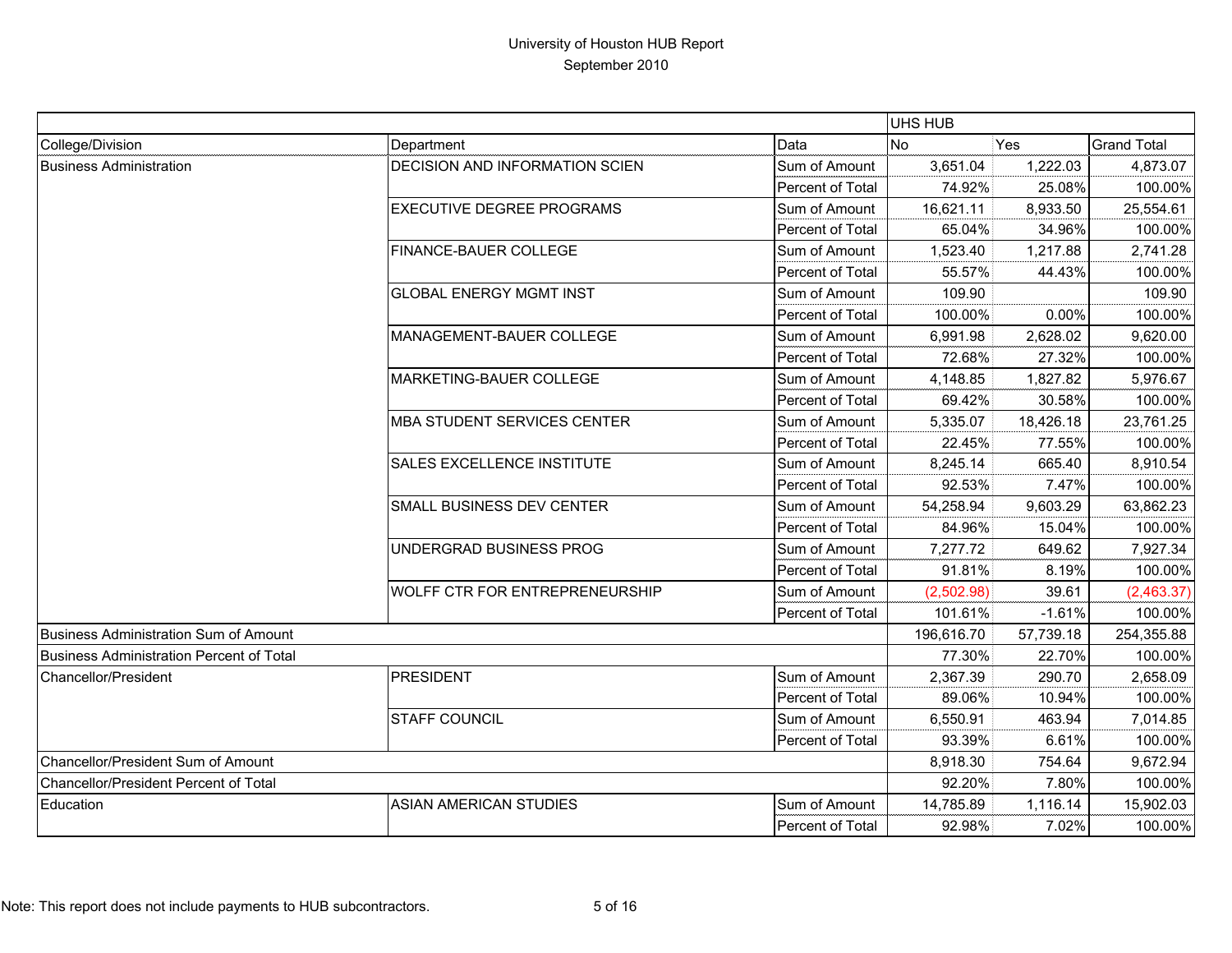|                                   |                                           |                  | UHS HUB    |           |                    |
|-----------------------------------|-------------------------------------------|------------------|------------|-----------|--------------------|
| College/Division                  | Department                                | Data             | <b>No</b>  | Yes       | <b>Grand Total</b> |
| Education                         | CENTER FOR INFO TECH IN EDUCATION         | Sum of Amount    | 37,670.72  | 35,041.50 | 72,712.22          |
|                                   |                                           | Percent of Total | 51.81%     | 48.19%    | 100.00%            |
|                                   | <b>CONSISTENCY MGMT &amp; COOP DISCIP</b> | Sum of Amount    | 13,918.66  | 856.28    | 14,774.94          |
|                                   |                                           | Percent of Total | 94.20%     | 5.80%     | 100.00%            |
|                                   | <b>CURRICULUM AND INSTRUCTION</b>         | Sum of Amount    | 17,774.40  | 13,357.66 | 31,132.06          |
|                                   |                                           | Percent of Total | 57.09%     | 42.91%    | 100.00%            |
|                                   | <b>DEAN, EDUCATION</b>                    | Sum of Amount    | 2,623.78   | 7,100.44  | 9,724.22           |
|                                   |                                           | Percent of Total | 26.98%     | 73.02%    | 100.00%            |
|                                   | EDUC EFFECTIVENESS & OUTREACH             | Sum of Amount    | 2,434.00   | 70.13     | 2,504.13           |
|                                   |                                           | Percent of Total | 97.20%     | 2.80%     | 100.00%            |
|                                   | EDUCATIONAL PSYCHOLOGY                    | Sum of Amount    | 5,604.77   | 1,092.57  | 6,697.34           |
|                                   |                                           | Percent of Total | 83.69%     | 16.31%    | 100.00%            |
|                                   | INSTITUTE FOR URBAN EDUCATION             | Sum of Amount    | 110.00     | 137.15    | 247.15             |
|                                   |                                           | Percent of Total | 44.51%     | 55.49%    | 100.00%            |
| <b>Education Sum of Amount</b>    |                                           |                  | 94,922.22  | 58,771.87 | 153,694.09         |
| <b>Education Percent of Total</b> |                                           |                  | 61.76%     | 38.24%    | 100.00%            |
| Engineering                       | <b>BIOMEDICAL ENGINEERING</b>             | Sum of Amount    | 5,070.32   |           | 5,070.32           |
|                                   |                                           | Percent of Total | 100.00%    | 0.00%     | 100.00%            |
|                                   | <b>CHEMICAL ENGINEERING</b>               | Sum of Amount    | 375,408.78 | 5,199.43  | 380,608.21         |
|                                   |                                           | Percent of Total | 98.63%     | 1.37%     | 100.00%            |
|                                   | <b>CIVIL ENGINEERING</b>                  | Sum of Amount    | 31,413.66  | 1,660.72  | 33,074.38          |
|                                   |                                           | Percent of Total | 94.98%     | 5.02%     | 100.00%            |
|                                   | <b>COMPOSITE ENGR APPLICATIONS CT</b>     | Sum of Amount    | 279.27     |           | 279.27             |
|                                   |                                           | Percent of Total | 100.00%    | 0.00%     | 100.00%            |
|                                   | CTR FOR INNOVATIVE GROUTING               | Sum of Amount    | 254.37     |           | 254.37             |
|                                   |                                           | Percent of Total | 100.00%    | 0.00%     | 100.00%            |
|                                   | <b>DEAN, ENGINEERING</b>                  | Sum of Amount    | 30,533.08  | 2,995.36  | 33,528.44          |
|                                   |                                           | Percent of Total | 91.07%     | 8.93%     | 100.00%            |
|                                   | ELECTRICAL ENGINEERING                    | Sum of Amount    | 188,302.41 | 1,212.30  | 189,514.71         |
|                                   |                                           | Percent of Total | 99.36%     | 0.64%     | 100.00%            |
|                                   | <b>ENGINEERING SERVICES</b>               | Sum of Amount    | 366.51     | 365.82    | 732.33             |
|                                   |                                           | Percent of Total | 50.05%     | 49.95%    | 100.00%            |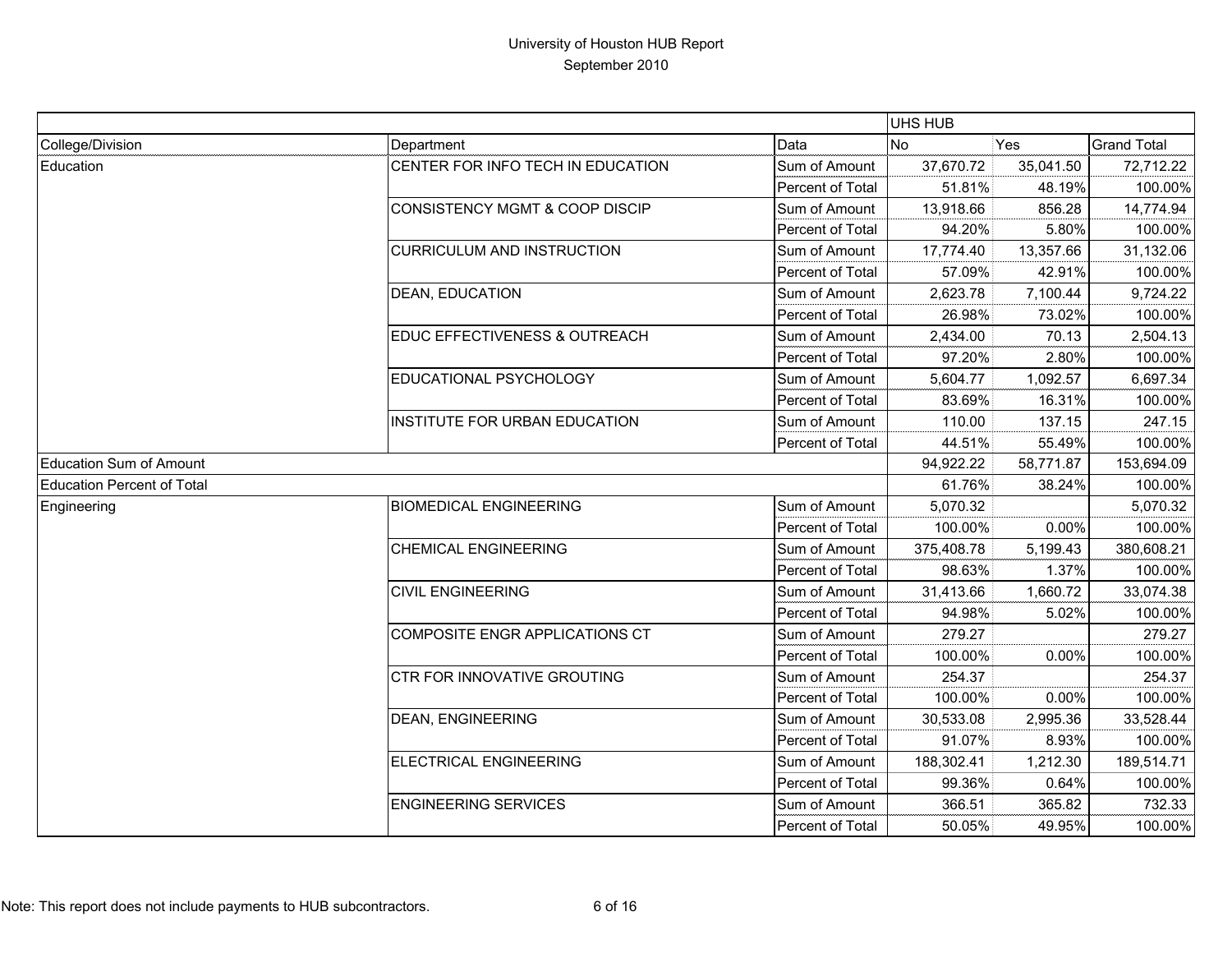|                                                  |                                            |                  | UHS HUB    |           |                    |
|--------------------------------------------------|--------------------------------------------|------------------|------------|-----------|--------------------|
| College/Division                                 | Department                                 | Data             | <b>No</b>  | Yes       | <b>Grand Total</b> |
| Engineering                                      | <b>INDUSTRIAL ENGINEERING</b>              | Sum of Amount    | 1,559.25   | 34.61     | 1,593.86           |
|                                                  |                                            | Percent of Total | 97.83%     | 2.17%     | 100.00%            |
|                                                  | <b>MECHANICAL ENGINEERING</b>              | Sum of Amount    | 14,995.56  | 2,068.55  | 17,064.11          |
|                                                  |                                            | Percent of Total | 87.88%     | 12.12%    | 100.00%            |
|                                                  | NATL CTR FOR AIRBORNE LASER MAPPING        | Sum of Amount    | 2,744.16   |           | 2,744.16           |
|                                                  |                                            | Percent of Total | 100.00%    | 0.00%     | 100.00%            |
|                                                  | TX HURRICANE CTR INVT TECH                 | Sum of Amount    | 368.90     |           | 368.90             |
|                                                  |                                            | Percent of Total | 100.00%    | 0.00%     | 100.00%            |
|                                                  | <b>WIND ENERGY CENTER</b>                  | Sum of Amount    | 1,209.38   |           | 1,209.38           |
|                                                  |                                            | Percent of Total | 100.00%    | 0.00%     | 100.00%            |
| <b>Engineering Sum of Amount</b>                 |                                            |                  | 652,505.65 | 13,536.79 | 666,042.44         |
| Engineering Percent of Total                     |                                            |                  | 97.97%     | 2.03%     | 100.00%            |
| <b>Graduate College of Social Work</b>           | ADMISSIONS-GCSW                            | Sum of Amount    | 3,389.11   |           | 3,389.11           |
|                                                  |                                            | Percent of Total | 100.00%    | 0.00%     | 100.00%            |
|                                                  | ALUMNI & CAREER SERVICES                   | Sum of Amount    | 2,348.75   | 505.53    | 2,854.28           |
|                                                  |                                            | Percent of Total | 82.29%     | 17.71%    | 100.00%            |
|                                                  | <b>AMERICAN HUMANICS</b>                   | Sum of Amount    | 57.00      |           | 57.00              |
|                                                  |                                            | Percent of Total | 100.00%    | 0.00%     | 100.00%            |
|                                                  | CHILD & FAMILY CTR FOR INNOVATIVE RESEARCH | Sum of Amount    | 10,035.35  | 1,419.27  | 11,454.62          |
|                                                  |                                            | Percent of Total | 87.61%     | 12.39%    | 100.00%            |
|                                                  | CTR DRUG & SOCIAL POLICY RESRC             | Sum of Amount    | 7,337.94   | 1,555.02  | 8,892.96           |
|                                                  |                                            | Percent of Total | 82.51%     | 17.49%    | 100.00%            |
|                                                  | DEAN, SOCIAL WORK                          | Sum of Amount    | 913.59     | 1,209.00  | 2,122.59           |
|                                                  |                                            | Percent of Total | 43.04%     | 56.96%    | 100.00%            |
|                                                  | FIELD OFFICE                               | Sum of Amount    | 1,231.50   |           | 1,231.50           |
|                                                  |                                            | Percent of Total | 100.00%    | 0.00%     | 100.00%            |
|                                                  | <b>GCSW INFORMATION TECHNOLOGY</b>         | Sum of Amount    | 585.00     |           | 585.00             |
|                                                  |                                            | Percent of Total | 100.00%    | 0.00%     | 100.00%            |
|                                                  | OFFICE OF COMMUNITY PROJECTS               | Sum of Amount    |            | 130.00    | 130.00             |
|                                                  |                                            | Percent of Total | 0.00%      | 100.00%   | 100.00%            |
| Graduate College of Social Work Sum of Amount    |                                            |                  | 25,898.24  | 4,818.82  | 30,717.06          |
| Graduate College of Social Work Percent of Total |                                            |                  | 84.31%     | 15.69%    | 100.00%            |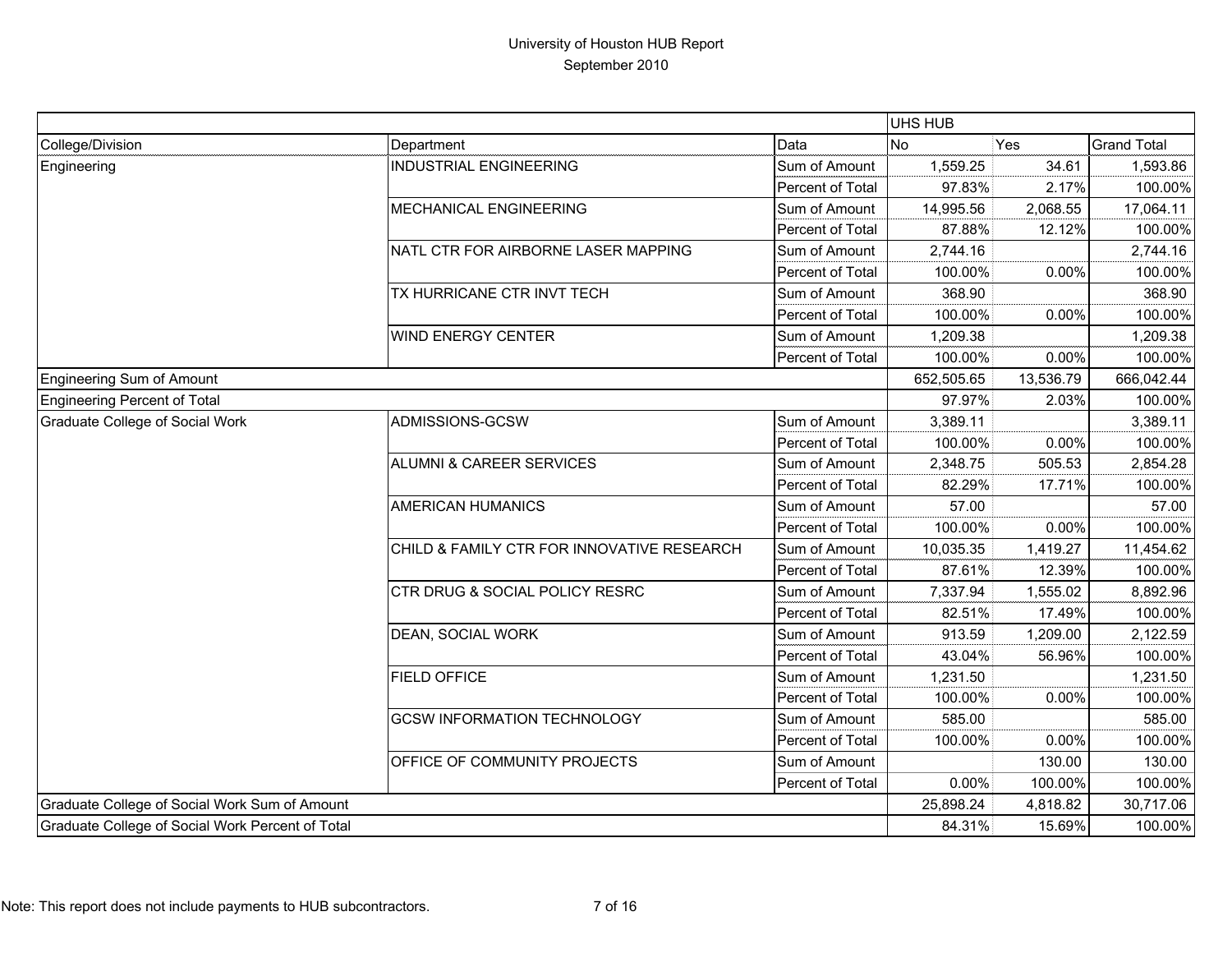|                                                  |                                 |                  | UHS HUB   |          |                    |
|--------------------------------------------------|---------------------------------|------------------|-----------|----------|--------------------|
| College/Division                                 | Department                      | Data             | <b>No</b> | Yes      | <b>Grand Total</b> |
| Honors College                                   | DEAN, HONORS COLLEGE            | Sum of Amount    | 18,702.32 | 1,416.20 | 20,118.52          |
|                                                  |                                 | Percent of Total | 92.96%    | 7.04%    | 100.00%            |
| Honors College Sum of Amount                     |                                 |                  | 18,702.32 | 1,416.20 | 20,118.52          |
| Honors College Percent of Total                  |                                 |                  | 92.96%    | 7.04%    | 100.00%            |
| Hotel and Restaurant Management                  | DEAN, HOTEL & RESTAURANT MANAG  | Sum of Amount    | 6,973.49  | 1,027.90 | 8,001.39           |
|                                                  |                                 | Percent of Total | 87.15%    | 12.85%   | 100.00%            |
|                                                  | HOTEL AND RESTAURANT MANAGEMENT | Sum of Amount    | 57,176.99 | 662.31   | 57,839.30          |
|                                                  |                                 | Percent of Total | 98.85%    | 1.15%    | 100.00%            |
| Hotel and Restaurant Management Sum of Amount    |                                 |                  | 64,150.48 | 1,690.21 | 65,840.69          |
| Hotel and Restaurant Management Percent of Total |                                 |                  | 97.43%    | 2.57%    | 100.00%            |
| Law Center                                       | <b>BLAKELEY INSTITUTE</b>       | Sum of Amount    | 2,856.59  | 110.66   | 2,967.25           |
|                                                  |                                 | Percent of Total | 96.27%    | 3.73%    | 100.00%            |
|                                                  | <b>BUSINESS SERVICES, LAW</b>   | Sum of Amount    |           | 4,421.38 | 4,421.38           |
|                                                  |                                 | Percent of Total | 0.00%     | 100.00%  | 100.00%            |
|                                                  | CAREER SERVICES, LAW            | Sum of Amount    | 1,593.36  | 191.34   | 1,784.70           |
|                                                  |                                 | Percent of Total | 89.28%    | 10.72%   | 100.00%            |
|                                                  | CHAIRS AND PROFESSORSHIPS, LAW  | Sum of Amount    |           | 295.84   | 295.84             |
|                                                  |                                 | Percent of Total | 0.00%     | 100.00%  | 100.00%            |
|                                                  | DEAN, LAW                       | Sum of Amount    | 1,241.08  |          | 1,241.08           |
|                                                  |                                 | Percent of Total | 100.00%   | 0.00%    | 100.00%            |
|                                                  | EXTERNAL AFFAIRS, LAW           | Sum of Amount    | 215.00    | 6,520.05 | 6,735.05           |
|                                                  |                                 | Percent of Total | 3.19%     | 96.81%   | 100.00%            |
|                                                  | <b>FACILITIES, LAW</b>          | Sum of Amount    | 7,461.27  | 1,693.40 | 9,154.67           |
|                                                  |                                 | Percent of Total | 81.50%    | 18.50%   | 100.00%            |
|                                                  | FACULTY SUPPORT LAW             | Sum of Amount    | 1,515.11  | 6,153.85 | 7,668.96           |
|                                                  |                                 | Percent of Total | 19.76%    | 80.24%   | 100.00%            |
|                                                  | HEALTH LAW & POLICY INSTITUTE   | Sum of Amount    | 27.79     | 816.85   | 844.64             |
|                                                  |                                 | Percent of Total | 3.29%     | 96.71%   | 100.00%            |
|                                                  | <b>IHELG</b>                    | Sum of Amount    | 176.89    |          | 176.89             |
|                                                  |                                 | Percent of Total | 100.00%   | 0.00%    | 100.00%            |
|                                                  | LAW INFORMATION TECHNOLOGY      | Sum of Amount    | 14,814.97 | 1,809.81 | 16,624.78          |
|                                                  |                                 | Percent of Total | 89.11%    | 10.89%   | 100.00%            |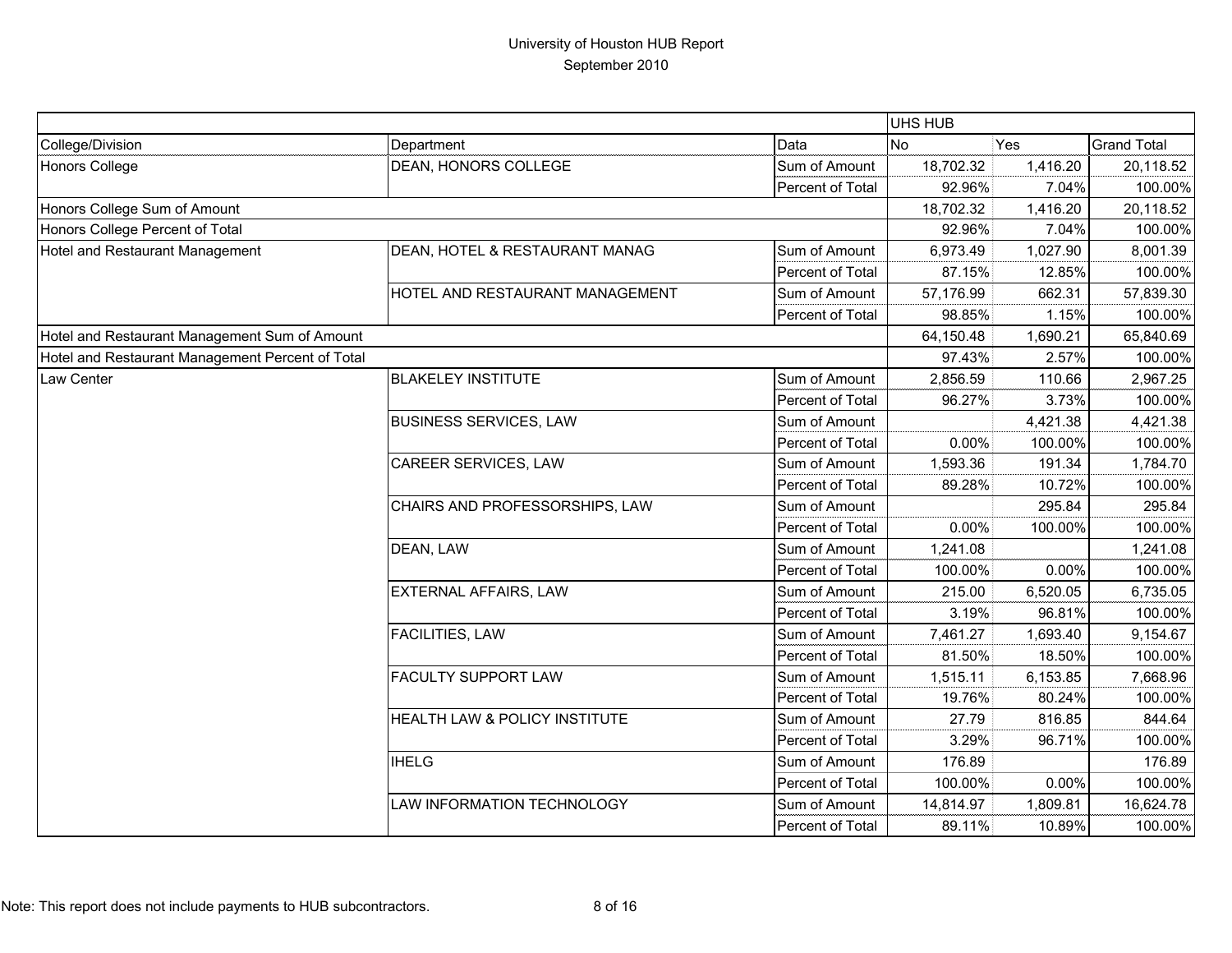|                                  |                               |                  | UHS HUB    |           |                    |
|----------------------------------|-------------------------------|------------------|------------|-----------|--------------------|
| College/Division                 | Department                    | Data             | <b>No</b>  | Yes       | <b>Grand Total</b> |
| Law Center                       | <b>LAW LIBRARY</b>            | Sum of Amount    | 69,689.78  |           | 69,689.78          |
|                                  |                               | Percent of Total | 100.00%    | 0.00%     | 100.00%            |
|                                  | LEGAL AID CLINIC, LAW         | Sum of Amount    | 946.84     |           | 946.84             |
|                                  |                               | Percent of Total | 100.00%    | 0.00%     | 100.00%            |
|                                  | LEGAL RESEARCH & WRITING, LAW | Sum of Amount    | 1,713.60   | 1,961.14  | 3,674.74           |
|                                  |                               | Percent of Total | 46.63%     | 53.37%    | 100.00%            |
|                                  | STUDENT ORGANIZATION, LAW     | Sum of Amount    | 7,571.81   |           | 7,571.81           |
|                                  |                               | Percent of Total | 100.00%    | 0.00%     | 100.00%            |
|                                  | STUDENT SERVICES, LAW         | Sum of Amount    | 18,132.37  | 6,663.64  | 24,796.01          |
|                                  |                               | Percent of Total | 73.13%     | 26.87%    | 100.00%            |
| Law Center Sum of Amount         |                               |                  | 127,956.46 | 30,637.96 | 158,594.42         |
| Law Center Percent of Total      |                               |                  | 80.68%     | 19.32%    | 100.00%            |
| Liberal Arts and Social Sciences | <b>AEROSPACE STUDIES</b>      | Sum of Amount    |            | 270.58    | 270.58             |
|                                  |                               | Percent of Total | $0.00\%$   | 100.00%   | 100.00%            |
|                                  | AFRICAN-AMERICAN STUDIES      | Sum of Amount    | 749.48     | 2,169.89  | 2,919.37           |
|                                  |                               | Percent of Total | 25.67%     | 74.33%    | 100.00%            |
|                                  | <b>ANTHROPOLOGY</b>           | Sum of Amount    | 289.13     | 4,062.17  | 4,351.30           |
|                                  |                               | Percent of Total | 6.64%      | 93.36%    | 100.00%            |
|                                  | <b>ART</b>                    | Sum of Amount    | 7,879.96   | 2,663.97  | 10,543.93          |
|                                  |                               | Percent of Total | 74.73%     | 25.27%    | 100.00%            |
|                                  | <b>ARTE PUBLICO</b>           | Sum of Amount    | 102,263.39 | 2,358.42  | 104,621.81         |
|                                  |                               | Percent of Total | 97.75%     | 2.25%     | 100.00%            |
|                                  | <b>BAND</b>                   | Sum of Amount    | 3,143.65   | 971.15    | 4,114.80           |
|                                  |                               | Percent of Total | 76.40%     | 23.60%    | 100.00%            |
|                                  | <b>BLAFFER GALLERY</b>        | Sum of Amount    | 17,278.80  | 1,612.01  | 18,890.81          |
|                                  |                               | Percent of Total | 91.47%     | 8.53%     | 100.00%            |
|                                  | CENTER FOR PUBLIC HISTORY     | Sum of Amount    | 1,789.17   | 141.65    | 1,930.82           |
|                                  |                               | Percent of Total | 92.66%     | 7.34%     | 100.00%            |
|                                  | CENTER FOR PUBLIC POLICY      | Sum of Amount    | 1,113.35   | 149.53    | 1,262.88           |
|                                  |                               | Percent of Total | 88.16%     | 11.84%    | 100.00%            |
|                                  | <b>COMMUNICATION</b>          | Sum of Amount    | 2,372.90   | 2,724.12  | 5,097.02           |
|                                  |                               | Percent of Total | 46.55%     | 53.45%    | 100.00%            |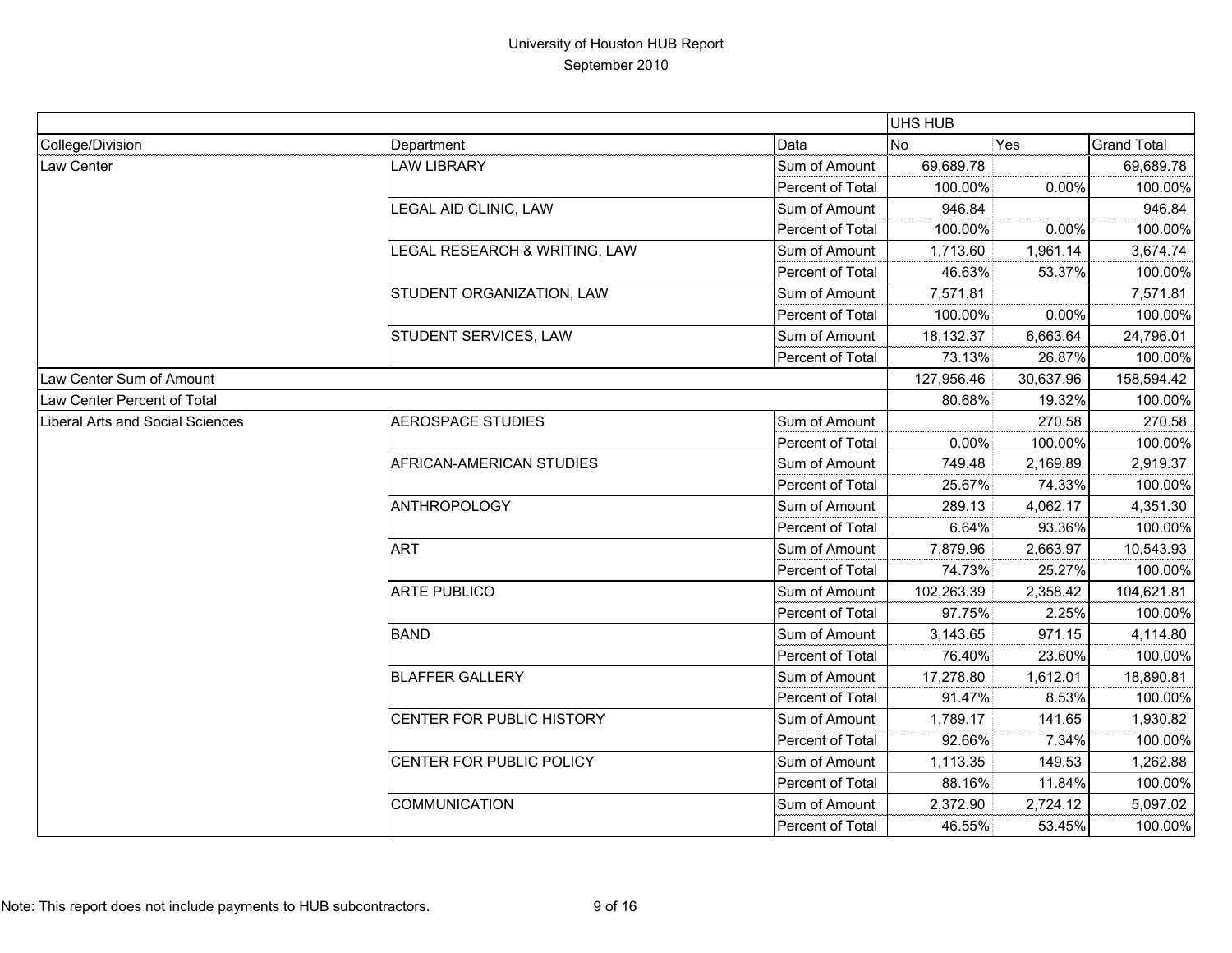|                                         |                                     |                  | UHS HUB   |           |                    |
|-----------------------------------------|-------------------------------------|------------------|-----------|-----------|--------------------|
| College/Division                        | Department                          | Data             | No        | Yes       | <b>Grand Total</b> |
| <b>Liberal Arts and Social Sciences</b> | <b>COMMUNICATIONS DISORDERS</b>     | Sum of Amount    | 6,300.26  | 935.99    | 7,236.25           |
|                                         |                                     | Percent of Total | 87.07%    | 12.93%    | 100.00%            |
|                                         | <b>CWMCA CENTER FOR THE ARTS</b>    | Sum of Amount    | 14,707.34 | 281.26    | 14,988.60          |
|                                         |                                     | Percent of Total | 98.12%    | 1.88%     | 100.00%            |
|                                         | DEAN, LIBERAL ARTS & SOC SCI        | Sum of Amount    | 1,801.51  | 1,441.72  | 3,243.23           |
|                                         |                                     | Percent of Total | 55.55%    | 44.45%    | 100.00%            |
|                                         | <b>ECONOMICS</b>                    | Sum of Amount    | 1,550.70  | 7,557.07  | 9,107.77           |
|                                         |                                     | Percent of Total | 17.03%    | 82.97%    | 100.00%            |
|                                         | <b>ENGLISH</b>                      | Sum of Amount    | 19,442.67 | 35,416.71 | 54,859.38          |
|                                         |                                     | Percent of Total | 35.44%    | 64.56%    | 100.00%            |
|                                         | <b>HEALTH AND HUMAN PERFORMANCE</b> | Sum of Amount    | 15,950.08 | 727.93    | 16,678.01          |
|                                         |                                     | Percent of Total | 95.64%    | 4.36%     | 100.00%            |
|                                         | <b>HISPANIC STUDIES</b>             | Sum of Amount    | 5,556.66  | 3,677.42  | 9,234.08           |
|                                         |                                     | Percent of Total | 60.18%    | 39.82%    | 100.00%            |
|                                         | <b>HISTORY</b>                      | Sum of Amount    | 20,146.20 | 868.29    | 21,014.49          |
|                                         |                                     | Percent of Total | 95.87%    | 4.13%     | 100.00%            |
|                                         | <b>MEXICAN-AMERICAN STUDIES</b>     | Sum of Amount    | 707.11    | 29.22     | 736.33             |
|                                         |                                     | Percent of Total | 96.03%    | 3.97%     | 100.00%            |
|                                         | MODERN AND CLASSICAL LANGUAGES      | Sum of Amount    | 7,063.01  | 7.13      | 7,070.14           |
|                                         |                                     | Percent of Total | 99.90%    | 0.10%     | 100.00%            |
|                                         | <b>MUSIC</b>                        | Sum of Amount    | 18,013.25 | 6,472.64  | 24,485.89          |
|                                         |                                     | Percent of Total | 73.57%    | 26.43%    | 100.00%            |
|                                         | PHILOSOPHY                          | Sum of Amount    | 16.96     |           | 16.96              |
|                                         |                                     | Percent of Total | 100.00%   | $0.00\%$  | 100.00%            |
|                                         | POLITICAL SCIENCE                   | Sum of Amount    | 1,812.90  | 550.40    | 2,363.30           |
|                                         |                                     | Percent of Total | 76.71%    | 23.29%    | 100.00%            |
|                                         | <b>PSYCHOLOGY</b>                   | Sum of Amount    | 41,798.78 | 2,955.08  | 44,753.86          |
|                                         |                                     | Percent of Total | 93.40%    | 6.60%     | 100.00%            |
|                                         | <b>RELIGIOUS STUDIES</b>            | Sum of Amount    | 54.82     |           | 54.82              |
|                                         |                                     | Percent of Total | 100.00%   | 0.00%     | 100.00%            |
|                                         | SOCIOLOGY                           | Sum of Amount    | 1,467.36  | 2,513.04  | 3,980.40           |
|                                         |                                     | Percent of Total | 36.86%    | 63.14%    | 100.00%            |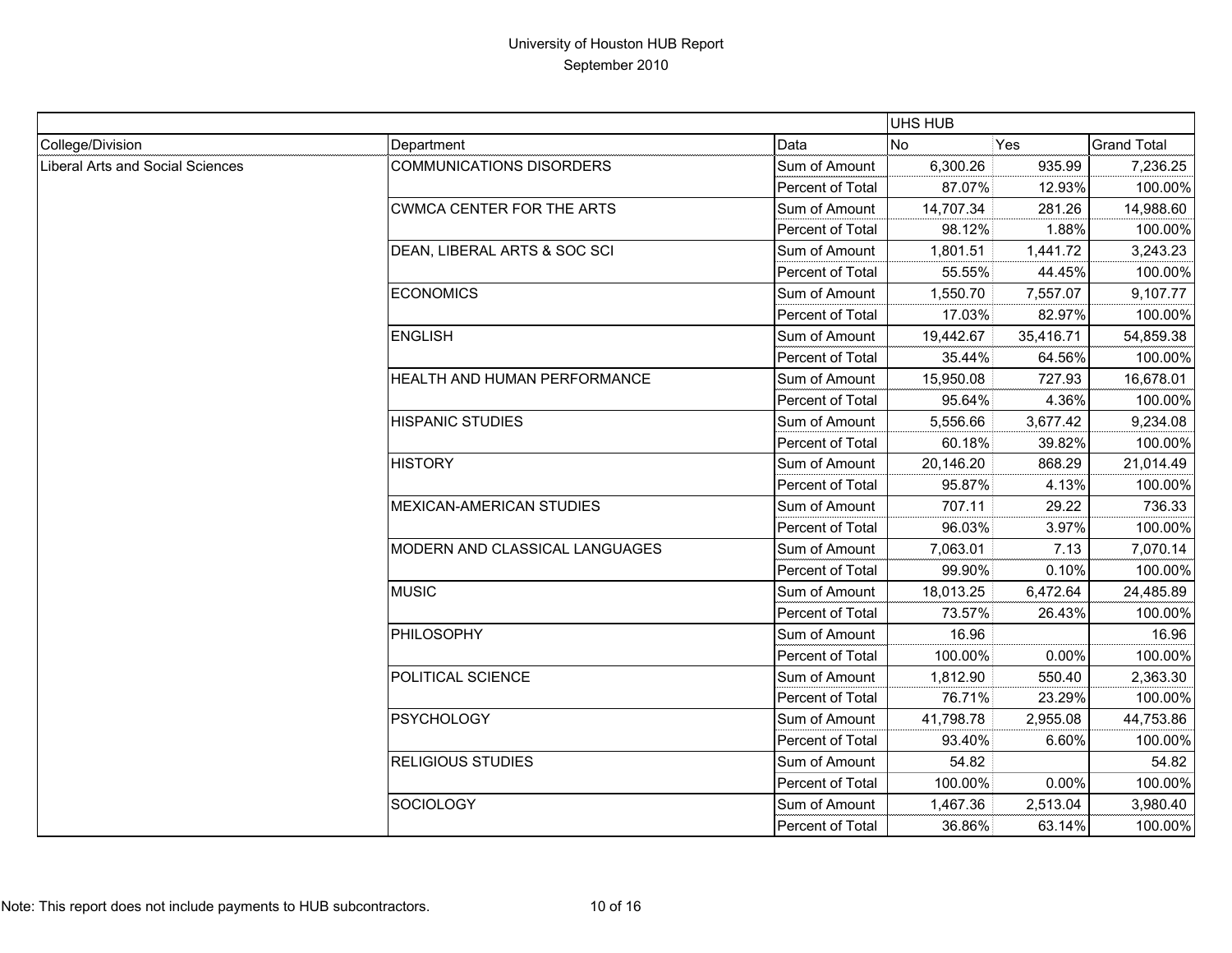|                                                   |                                            |                  | UHS HUB    |           |                    |
|---------------------------------------------------|--------------------------------------------|------------------|------------|-----------|--------------------|
| College/Division                                  | Department                                 | Data             | <b>No</b>  | Yes       | <b>Grand Total</b> |
| Liberal Arts and Social Sciences                  | <b>THEATRE</b>                             | Sum of Amount    | 18,769.27  | 5,286.71  | 24,055.98          |
|                                                   |                                            | Percent of Total | 78.02%     | 21.98%    | 100.00%            |
|                                                   | WOMEN'S, GENDER, AND SEXUALITY STUDIES     | Sum of Amount    | 1,151.89   | 257.41    | 1,409.30           |
|                                                   |                                            | Percent of Total | 81.73%     | 18.27%    | 100.00%            |
|                                                   | <b>WRITING CENTER</b>                      | Sum of Amount    | 4,623.86   | 504.41    | 5,128.27           |
|                                                   |                                            | Percent of Total | 90.16%     | 9.84%     | 100.00%            |
| Liberal Arts and Social Sciences Sum of Amount    |                                            |                  | 317,814.46 | 86,605.92 | 404,420.38         |
| Liberal Arts and Social Sciences Percent of Total |                                            |                  | 78.59%     | 21.41%    | 100.00%            |
| Library                                           | UNIVERSITY LIBRARIES                       | Sum of Amount    | 636,846.02 | 26,140.07 | 662,986.09         |
|                                                   |                                            | Percent of Total | 96.06%     | 3.94%     | 100.00%            |
| Library Sum of Amount                             |                                            |                  | 636,846.02 | 26,140.07 | 662,986.09         |
| Library Percent of Total                          |                                            |                  | 96.06%     | 3.94%     | 100.00%            |
| Natural Science and Mathematics                   | <b>BIOLOGY &amp; BIOCHEMISTRY</b>          | Sum of Amount    | 192,725.16 | 4,878.06  | 197,603.22         |
|                                                   |                                            | Percent of Total | 97.53%     | 2.47%     | 100.00%            |
|                                                   | <b>CAGE INSTITUTE</b>                      | Sum of Amount    |            | 231.01    | 231.01             |
|                                                   |                                            | Percent of Total | 0.00%      | 100.00%   | 100.00%            |
|                                                   | <b>CHEMISTRY</b>                           | Sum of Amount    | 65,494.97  | 25,259.43 | 90,754.40          |
|                                                   |                                            | Percent of Total | 72.17%     | 27.83%    | 100.00%            |
|                                                   | <b>COMPUTER SCIENCE</b>                    | Sum of Amount    | 6,908.21   | 4,708.16  | 11,616.37          |
|                                                   |                                            | Percent of Total | 59.47%     | 40.53%    | 100.00%            |
|                                                   | CTR FOR NUCLEAR RECEPTORS & CELL SIGNALING | Sum of Amount    | 60,872.24  | 7,685.99  | 68,558.23          |
|                                                   |                                            | Percent of Total | 88.79%     | 11.21%    | 100.00%            |
|                                                   | DEAN, NATURAL SCIENCE & MATHE              | Sum of Amount    | 9,203.74   | 1,153.87  | 10,357.61          |
|                                                   |                                            | Percent of Total | 88.86%     | 11.14%    | 100.00%            |
|                                                   | EARTH AND ATMOSPHERIC SCIENCES             | Sum of Amount    | 46,617.68  | 18,043.94 | 64,661.62          |
|                                                   |                                            | Percent of Total | 72.09%     | 27.91%    | 100.00%            |
|                                                   | <b>IMAQS</b>                               | Sum of Amount    | 34,222.18  |           | 34,222.18          |
|                                                   |                                            | Percent of Total | 100.00%    | 0.00%     | 100.00%            |
|                                                   | <b>MATHEMATICS</b>                         | Sum of Amount    | 33,332.29  | 35,130.87 | 68,463.16          |
|                                                   |                                            | Percent of Total | 48.69%     | 51.31%    | 100.00%            |
|                                                   | <b>PHYSICS</b>                             | Sum of Amount    | 40,360.55  | 2,083.88  | 42,444.43          |
|                                                   |                                            | Percent of Total | 95.09%     | 4.91%     | 100.00%            |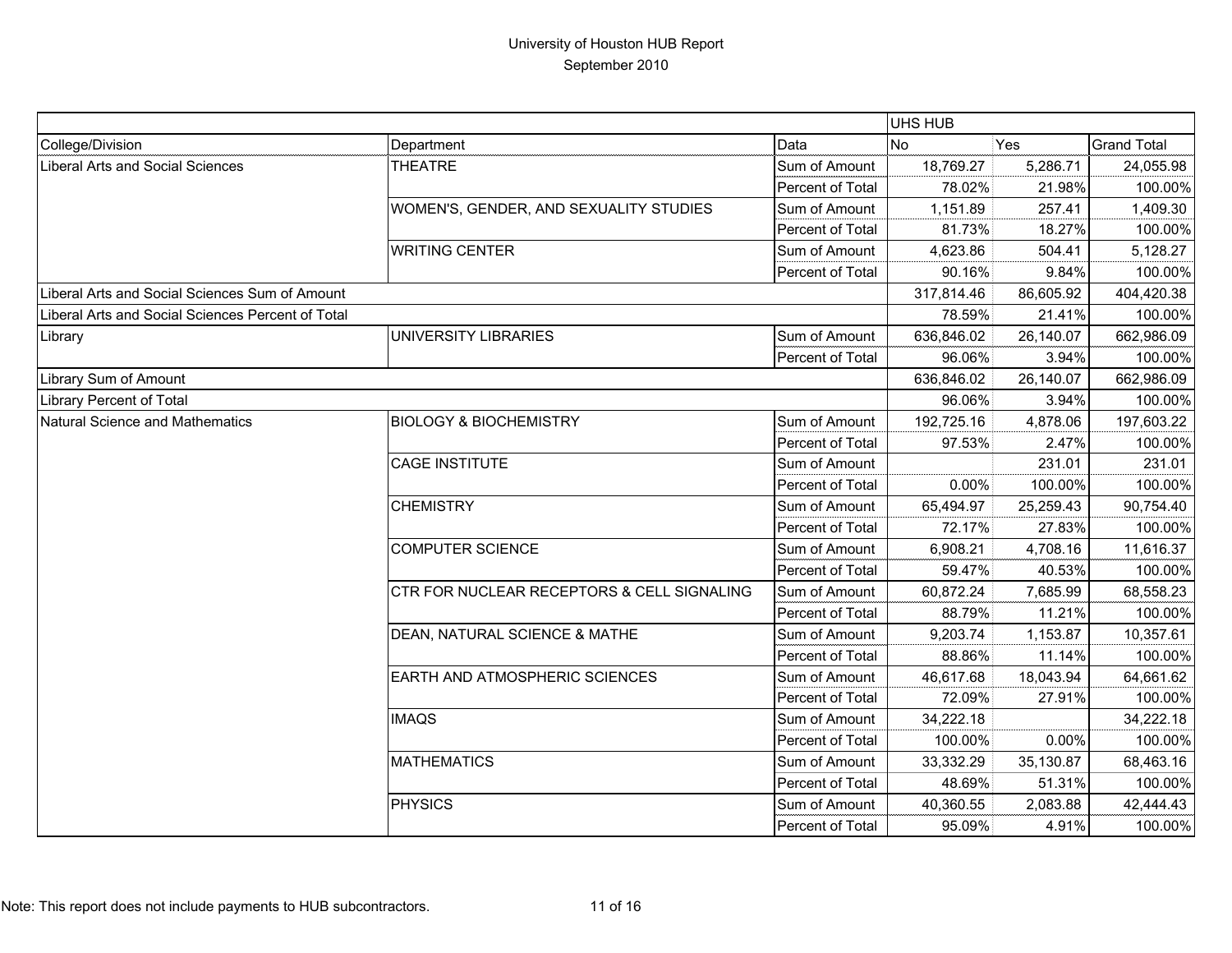|                                                  |                                |                  | <b>UHS HUB</b> |           |                    |
|--------------------------------------------------|--------------------------------|------------------|----------------|-----------|--------------------|
| College/Division                                 | Department                     | Data             | <b>No</b>      | Yes       | <b>Grand Total</b> |
| Natural Science and Mathematics Sum of Amount    |                                |                  | 489,737.02     | 99,175.21 | 588,912.23         |
| Natural Science and Mathematics Percent of Total |                                |                  | 83.16%         | 16.84%    | 100.00%            |
| Optometry                                        | DEAN, OPTOMETRY                | Sum of Amount    | 91,157.29      | 4,412.40  | 95,569.69          |
|                                                  |                                | Percent of Total | 95.38%         | 4.62%     | 100.00%            |
|                                                  | OPT VISION SCIENCES            | Sum of Amount    | 15,451.45      | 2,472.27  | 17,923.72          |
|                                                  |                                | Percent of Total | 86.21%         | 13.79%    | 100.00%            |
|                                                  | OPTOMETRY CLINIC               | Sum of Amount    | 19,961.17      | 5,084.52  | 25,045.69          |
|                                                  |                                | Percent of Total | 79.70%         | 20.30%    | 100.00%            |
| Optometry Sum of Amount                          |                                |                  | 126,569.91     | 11,969.19 | 138,539.10         |
| Optometry Percent of Total                       |                                |                  | 91.36%         | 8.64%     | 100.00%            |
| Pharmacy                                         | CLINICAL PHARMACY & ADMINISTRA | Sum of Amount    | 24,942.07      | 4,172.05  | 29,114.12          |
|                                                  |                                | Percent of Total | 85.67%         | 14.33%    | 100.00%            |
|                                                  | DEAN, PHARMACY                 | Sum of Amount    | 19,951.35      | 7,431.23  | 27,382.58          |
|                                                  |                                | Percent of Total | 72.86%         | 27.14%    | 100.00%            |
|                                                  | INSTITUTE OF COMMUNITY HEALTH  | Sum of Amount    |                | 1,266.08  | 1,266.08           |
|                                                  |                                | Percent of Total | 0.00%          | 100.00%   | 100.00%            |
|                                                  | PHARMACOLOGICAL & PHARMACEUTIC | Sum of Amount    | 82,204.74      | 1,478.13  | 83,682.87          |
|                                                  |                                | Percent of Total | 98.23%         | 1.77%     | 100.00%            |
| Pharmacy Sum of Amount                           |                                |                  | 127,098.16     | 14,347.49 | 141,445.65         |
| Pharmacy Percent of Total                        |                                |                  | 89.86%         | 10.14%    | 100.00%            |
| Research                                         | ANIMAL CARE OPERATIONS         | Sum of Amount    | 84,840.76      | 6,093.42  | 90,934.18          |
|                                                  |                                | Percent of Total | 93.30%         | 6.70%     | 100.00%            |
|                                                  | CENTER FOR ADVANCED MATERIALS  | Sum of Amount    | 5,996.15       |           | 5,996.15           |
|                                                  |                                | Percent of Total | 100.00%        | 0.00%     | 100.00%            |
|                                                  | CENTER FOR MATERIALS CHEMISTRY | Sum of Amount    | 41.46          | 38.89     | 80.35              |
|                                                  |                                | Percent of Total | 51.60%         | 48.40%    | 100.00%            |
|                                                  | CTR FOR BIOMED/ENVIRON GENOMIC | Sum of Amount    | 12,207.61      |           | 12,207.61          |
|                                                  |                                | Percent of Total | 100.00%        | 0.00%     | 100.00%            |
|                                                  | CTR NEURO AND BIOMECH RESEARCH | Sum of Amount    | 55,515.43      | 940.00    | 56,455.43          |
|                                                  |                                | Percent of Total | 98.33%         | 1.67%     | 100.00%            |
|                                                  | <b>GRANTS AND CONTRACTS</b>    | Sum of Amount    | 238.75         | 259.37    | 498.12             |
|                                                  |                                | Percent of Total | 47.93%         | 52.07%    | 100.00%            |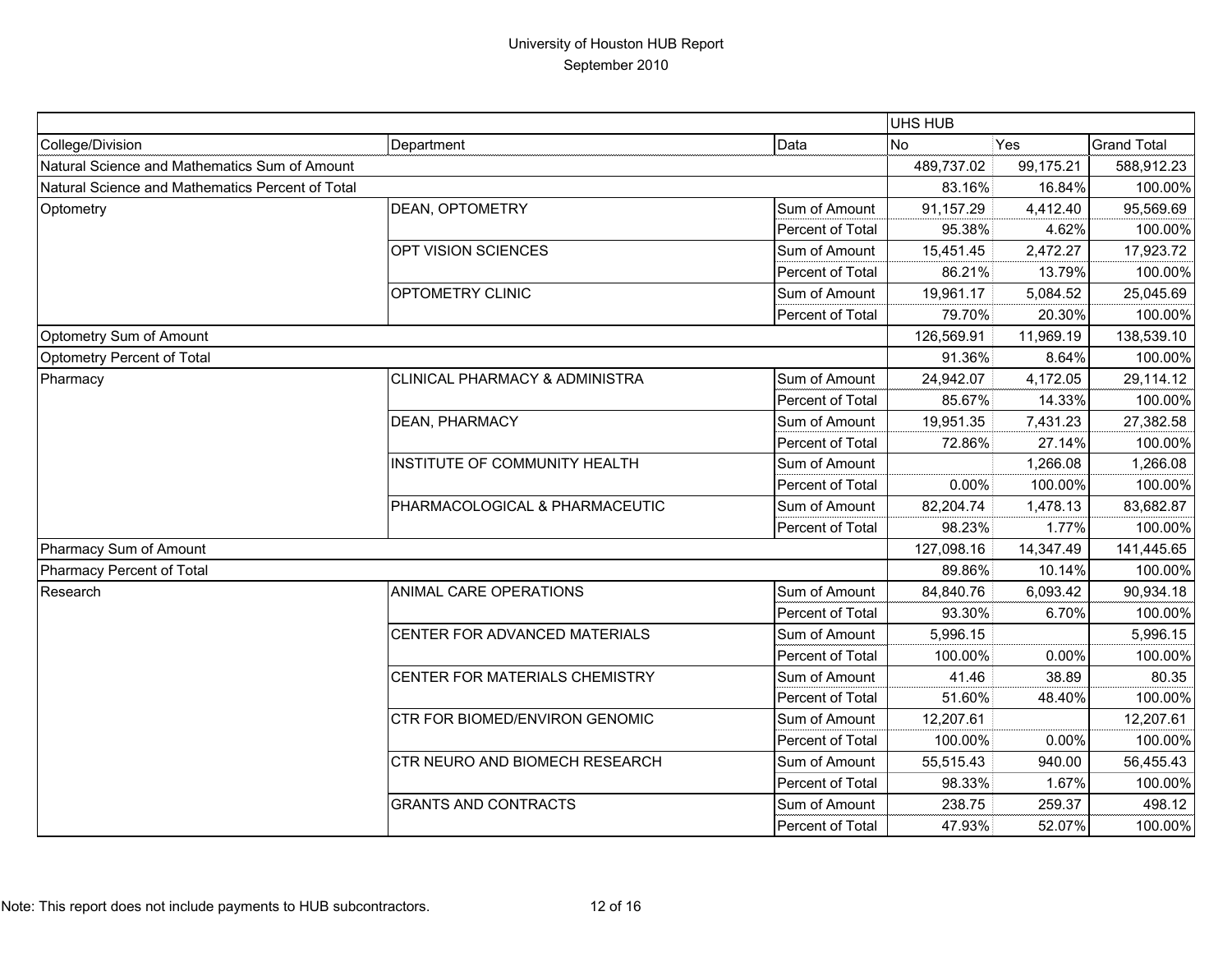|                           |                                         |                         | <b>UHS HUB</b> |            |                    |
|---------------------------|-----------------------------------------|-------------------------|----------------|------------|--------------------|
| College/Division          | Department                              | Data                    | <b>No</b>      | Yes        | <b>Grand Total</b> |
| Research                  | HOUSTON COASTAL CENTER                  | Sum of Amount           | 1,269.10       |            | 1,269.10           |
|                           |                                         | Percent of Total        | 100.00%        | 0.00%      | 100.00%            |
|                           | INSTITUTE FOR MOLECULAR DESIGN          | Sum of Amount           | 51,478.04      | 1,007.21   | 52,485.25          |
|                           |                                         | <b>Percent of Total</b> | 98.08%         | 1.92%      | 100.00%            |
|                           | OFFICE OF TECHNOLOGY MANAGEMENT         | Sum of Amount           | 13,226.97      |            | 13,226.97          |
|                           |                                         | Percent of Total        | 100.00%        | 0.00%      | 100.00%            |
|                           | <b>RESEARCH DIVISION OFFICE</b>         | Sum of Amount           | 4,748.65       | 3,544.00   | 8,292.65           |
|                           |                                         | Percent of Total        | 57.26%         | 42.74%     | 100.00%            |
|                           | <b>RESEARCH FINANCIAL SERVICES</b>      | Sum of Amount           | 250.08         | 241.58     | 491.66             |
|                           |                                         | Percent of Total        | 50.86%         | 49.14%     | 100.00%            |
|                           | <b>RESEARCH INFORMATION CENTER</b>      | Sum of Amount           | 8,702.01       | 5,417.69   | 14,119.70          |
|                           |                                         | Percent of Total        | 61.63%         | 38.37%     | 100.00%            |
|                           | RESEARCH POLICIES/COMPLIANCE/COMMITTEES | Sum of Amount           | 576.82         | 20.16      | 596.98             |
|                           |                                         | Percent of Total        | 96.62%         | 3.38%      | 100.00%            |
|                           | <b>TIMES</b>                            | Sum of Amount           | 27,434.25      | 8,456.65   | 35,890.90          |
|                           |                                         | Percent of Total        | 76.44%         | 23.56%     | 100.00%            |
|                           | TX CTR SUPERCONDUCTIVITY AT UH          | Sum of Amount           | 287,748.98     | 1,619.44   | 289,368.42         |
|                           |                                         | Percent of Total        | 99.44%         | 0.56%      | 100.00%            |
|                           | TX LEARNING/COMPUTATIONAL CTR           | Sum of Amount           | 72,589.23      | 17,156.61  | 89,745.84          |
|                           |                                         | Percent of Total        | 80.88%         | 19.12%     | 100.00%            |
|                           | TX OBESITY RESEARCH CENTER              | Sum of Amount           | 47.56          |            | 47.56              |
|                           |                                         | Percent of Total        | 100.00%        | 0.00%      | 100.00%            |
| Research Sum of Amount    |                                         | 626,911.85              | 44,795.02      | 671,706.87 |                    |
| Research Percent of Total |                                         |                         | 93.33%         | 6.67%      | 100.00%            |
| <b>Student Affairs</b>    | <b>CAMPUS ACTIVITIES</b>                | Sum of Amount           | 2,320.38       | 2,214.77   | 4,535.15           |
|                           |                                         | Percent of Total        | 51.16%         | 48.84%     | 100.00%            |
|                           | <b>CAMPUS RECREATION</b>                | Sum of Amount           | 41,224.17      | 4,356.96   | 45,581.13          |
|                           |                                         | Percent of Total        | 90.44%         | 9.56%      | 100.00%            |
|                           | CENTER FOR STUDENTS W/DISABILITIES      | Sum of Amount           | 51,130.42      | 296.36     | 51,426.78          |
|                           |                                         | Percent of Total        | 99.42%         | 0.58%      | 100.00%            |
|                           | CHILD CARE CENTER                       | Sum of Amount           | 9,773.50       | 462.45     | 10,235.95          |
|                           |                                         | <b>Percent of Total</b> | 95.48%         | 4.52%      | 100.00%            |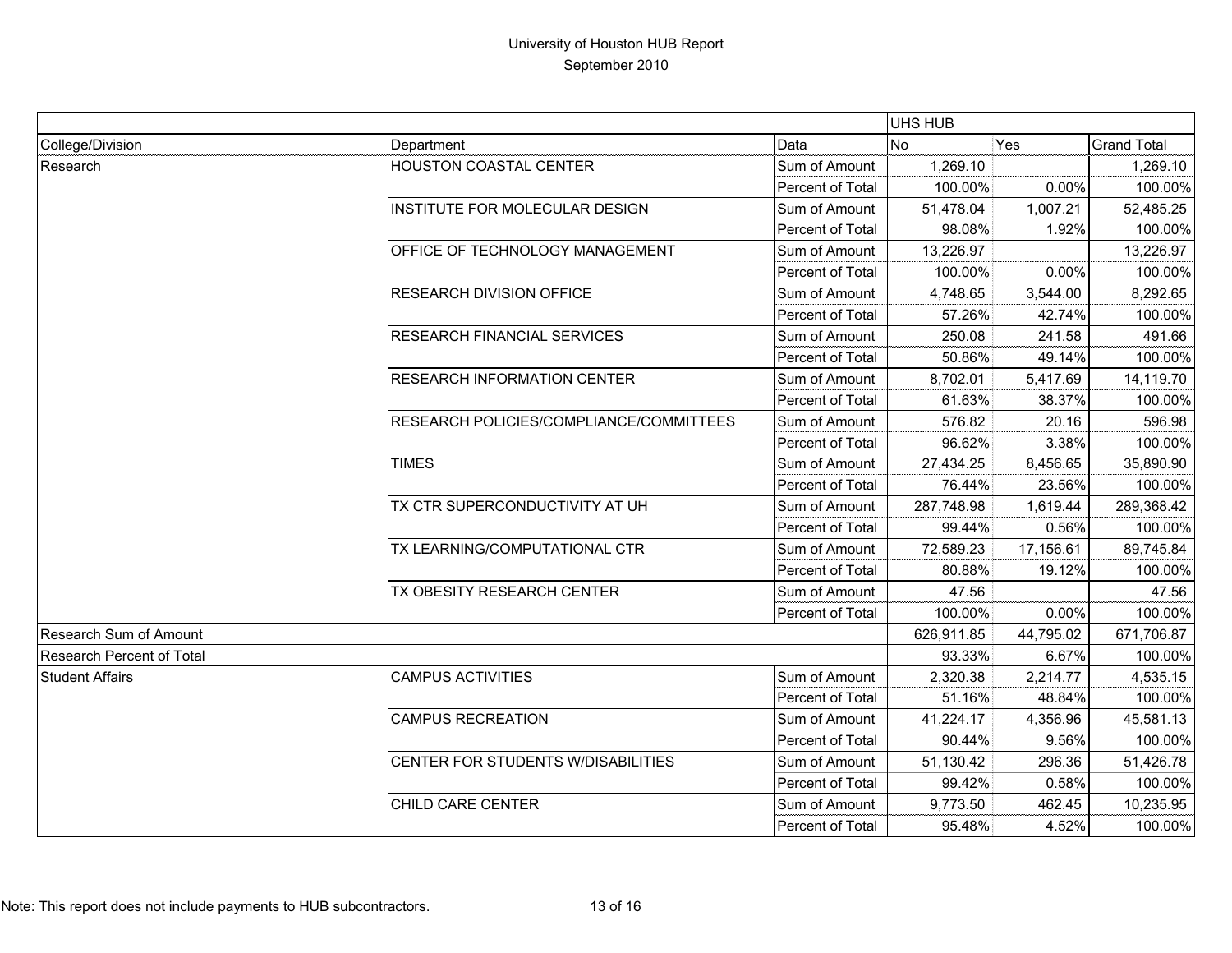|                        |                                       |                  | UHS HUB    |           |                    |
|------------------------|---------------------------------------|------------------|------------|-----------|--------------------|
| College/Division       | Department                            | Data             | <b>No</b>  | Yes       | <b>Grand Total</b> |
| <b>Student Affairs</b> | COUNSELING AND PSYCH SVCS             | Sum of Amount    | 879.44     | 1,110.47  | 1,989.91           |
|                        |                                       | Percent of Total | 44.19%     | 55.81%    | 100.00%            |
|                        | <b>CTR FOR LEADERSHIP &amp; FSL</b>   | Sum of Amount    | 85.97      | 1,261.42  | 1,347.39           |
|                        |                                       | Percent of Total | 6.38%      | 93.62%    | 100.00%            |
|                        | <b>DEAN OF STUDENTS</b>               | Sum of Amount    | 83.94      |           | 83.94              |
|                        |                                       | Percent of Total | 100.00%    | 0.00%     | 100.00%            |
|                        | INT'L STUDENT & SCHOLAR SERVICES      | Sum of Amount    | 4,525.10   | 2,512.83  | 7,037.93           |
|                        |                                       | Percent of Total | 64.30%     | 35.70%    | 100.00%            |
|                        | LEARNING AND ASSESSMENT SVCS          | Sum of Amount    | 9,224.83   | 366.30    | 9,591.13           |
|                        |                                       | Percent of Total | 96.18%     | 3.82%     | 100.00%            |
|                        | LEARNING SUPPORT SERVICES             | Sum of Amount    | 5,741.71   | 1,645.89  | 7,387.60           |
|                        |                                       | Percent of Total | 77.72%     | 22.28%    | 100.00%            |
|                        | <b>RELIGION CENTER</b>                | Sum of Amount    |            | 85.00     | 85.00              |
|                        |                                       | Percent of Total | 0.00%      | 100.00%   | 100.00%            |
|                        | <b>RESIDENTIAL LIFE &amp; HOUSING</b> | Sum of Amount    | 277,176.04 | 18,597.39 | 295,773.43         |
|                        |                                       | Percent of Total | 93.71%     | 6.29%     | 100.00%            |
|                        | <b>STUDENT AFFAIRS</b>                | Sum of Amount    | 25,704.31  | 4,489.35  | 30,193.66          |
|                        |                                       | Percent of Total | 85.13%     | 14.87%    | 100.00%            |
|                        | <b>STUDENT HEALTH CENTER</b>          | Sum of Amount    | 49,592.88  | 24,282.07 | 73,874.95          |
|                        |                                       | Percent of Total | 67.13%     | 32.87%    | 100.00%            |
|                        | <b>STUDENT PHARMACY</b>               | Sum of Amount    | 570.00     |           | 570.00             |
|                        |                                       | Percent of Total | 100.00%    | 0.00%     | 100.00%            |
|                        | <b>STUDENT PUBLICATIONS</b>           | Sum of Amount    | 95.59      |           | 95.59              |
|                        |                                       | Percent of Total | 100.00%    | 0.00%     | 100.00%            |
|                        | UNIVERSITY CAREER SERVICES            | Sum of Amount    | 317.69     | 1,619.23  | 1,936.92           |
|                        |                                       | Percent of Total | 16.40%     | 83.60%    | 100.00%            |
|                        | UNIVERSITY CENTER                     | Sum of Amount    | 82,909.58  | 3,856.61  | 86,766.19          |
|                        |                                       | Percent of Total | 95.56%     | 4.44%     | 100.00%            |
|                        | UNIVERSITY TESTING SERVICES           | Sum of Amount    | 7,165.82   | 227.27    | 7,393.09           |
|                        |                                       | Percent of Total | 96.93%     | 3.07%     | 100.00%            |
|                        | URBAN EXPERIENCE VPSA                 | Sum of Amount    |            | 78.92     | 78.92              |
|                        |                                       | Percent of Total | 0.00%      | 100.00%   | 100.00%            |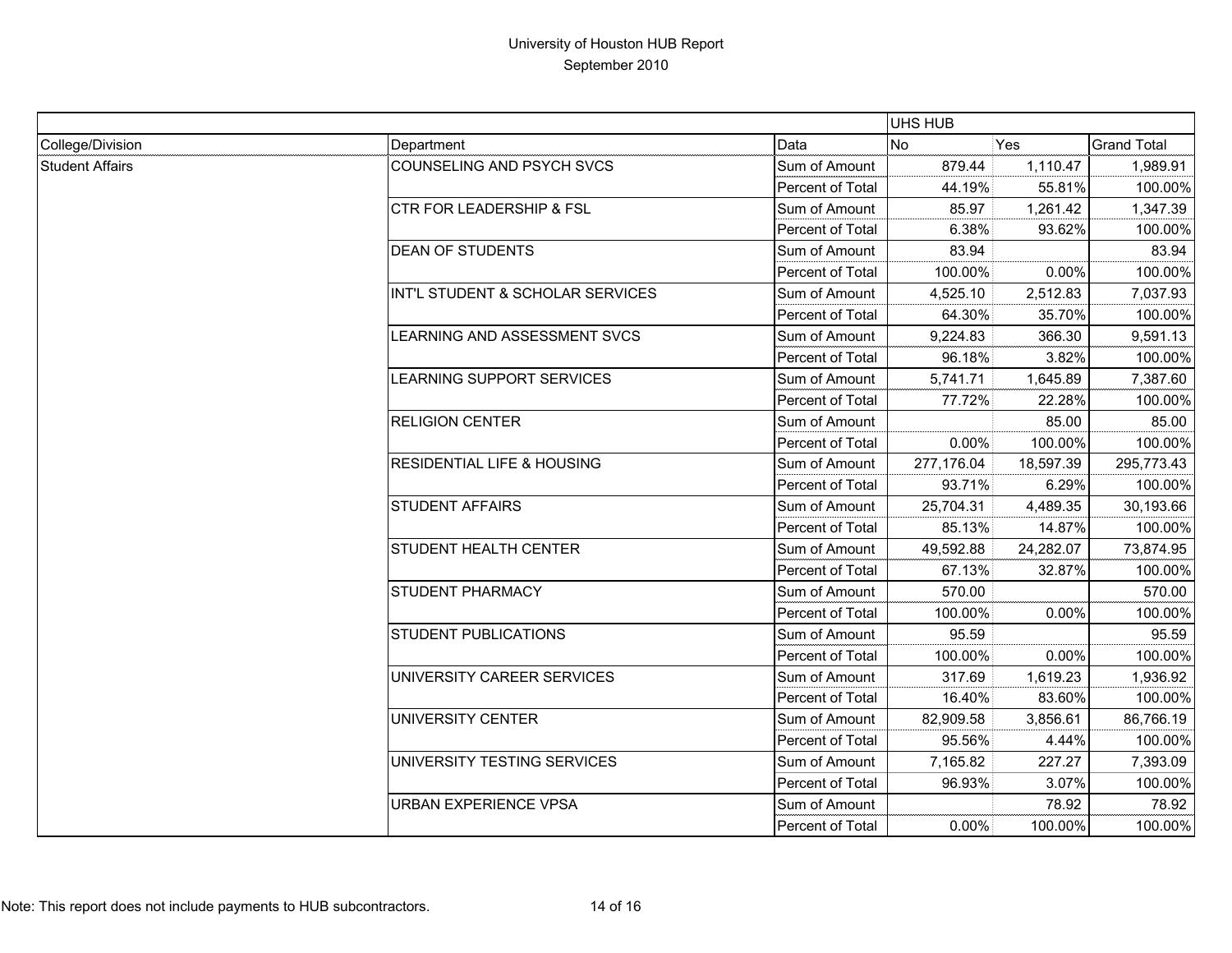|                                         |                                         |                  | UHS HUB    |           |                    |
|-----------------------------------------|-----------------------------------------|------------------|------------|-----------|--------------------|
| College/Division                        | Department                              | Data             | <b>No</b>  | Yes       | <b>Grand Total</b> |
| <b>Student Affairs</b>                  | <b>VETERAN SERVICES</b>                 | Sum of Amount    | 800.00     |           | 800.00             |
|                                         |                                         | Percent of Total | 100.00%    | 0.00%     | 100.00%            |
| <b>Student Affairs Sum of Amount</b>    |                                         |                  | 569,321.37 | 67,463.29 | 636,784.66         |
| <b>Student Affairs Percent of Total</b> |                                         |                  | 89.41%     | 10.59%    | 100.00%            |
| Technology                              | CENTER FOR LIFE SCIENCES TECH           | Sum of Amount    | 22.00      | 85.99     | 107.99             |
|                                         |                                         | Percent of Total | 20.37%     | 79.63%    | 100.00%            |
|                                         | CENTER FOR TECHNOLOGY LITERACY          | Sum of Amount    | 13,115.16  |           | 13,115.16          |
|                                         |                                         | Percent of Total | 100.00%    | 0.00%     | 100.00%            |
|                                         | DEAN, TECHNOLOGY                        | Sum of Amount    | 14,242.32  | 26,887.04 | 41,129.36          |
|                                         |                                         | Percent of Total | 34.63%     | 65.37%    | 100.00%            |
|                                         | <b>ENGINEERING TECHNOLOGY</b>           | Sum of Amount    | 17,734.56  | 2,234.21  | 19,968.77          |
|                                         |                                         | Percent of Total | 88.81%     | 11.19%    | 100.00%            |
|                                         | HUMAN DEVELOP AND CONSUMER SCI          | Sum of Amount    | 3,315.66   | 2,440.77  | 5,756.43           |
|                                         |                                         | Percent of Total | 57.60%     | 42.40%    | 100.00%            |
|                                         | <b>INFORMATION &amp; LOGISTICS TECH</b> | Sum of Amount    | 12,214.15  | 19,643.01 | 31,857.16          |
|                                         |                                         | Percent of Total | 38.34%     | 61.66%    | 100.00%            |
|                                         | <b>TMAC</b>                             | Sum of Amount    | 848.74     | 78.35     | 927.09             |
|                                         |                                         | Percent of Total | 91.55%     | 8.45%     | 100.00%            |
| Technology Sum of Amount                |                                         |                  | 61,492.59  | 51,369.37 | 112,861.96         |
| <b>Technology Percent of Total</b>      |                                         |                  | 54.48%     | 45.52%    | 100.00%            |
| <b>University Advancement</b>           | ADVANCEMENT INFORMATION SVCS            | Sum of Amount    | 41.75      | 404.26    | 446.01             |
|                                         |                                         | Percent of Total | 9.36%      | 90.64%    | 100.00%            |
|                                         | <b>ANNUAL GIVING</b>                    | Sum of Amount    | 25,150.71  | 306.59    | 25,457.30          |
|                                         |                                         | Percent of Total | 98.80%     | 1.20%     | 100.00%            |
|                                         | <b>DEVELOPMENT</b>                      | Sum of Amount    | 4,957.54   | 2,303.27  | 7,260.81           |
|                                         |                                         | Percent of Total | 68.28%     | 31.72%    | 100.00%            |
|                                         | DEVELOPMENT RESEARCH                    | Sum of Amount    | 1,174.95   |           | 1,174.95           |
|                                         |                                         | Percent of Total | 100.00%    | 0.00%     | 100.00%            |
|                                         | <b>DONOR &amp; ALUMNI RECORDS</b>       | Sum of Amount    | 2,406.08   |           | 2,406.08           |
|                                         |                                         | Percent of Total | 100.00%    | 0.00%     | 100.00%            |
|                                         | <b>MARKETING</b>                        | Sum of Amount    | 683.72     | 2,075.48  | 2,759.20           |
|                                         |                                         | Percent of Total | 24.78%     | 75.22%    | 100.00%            |